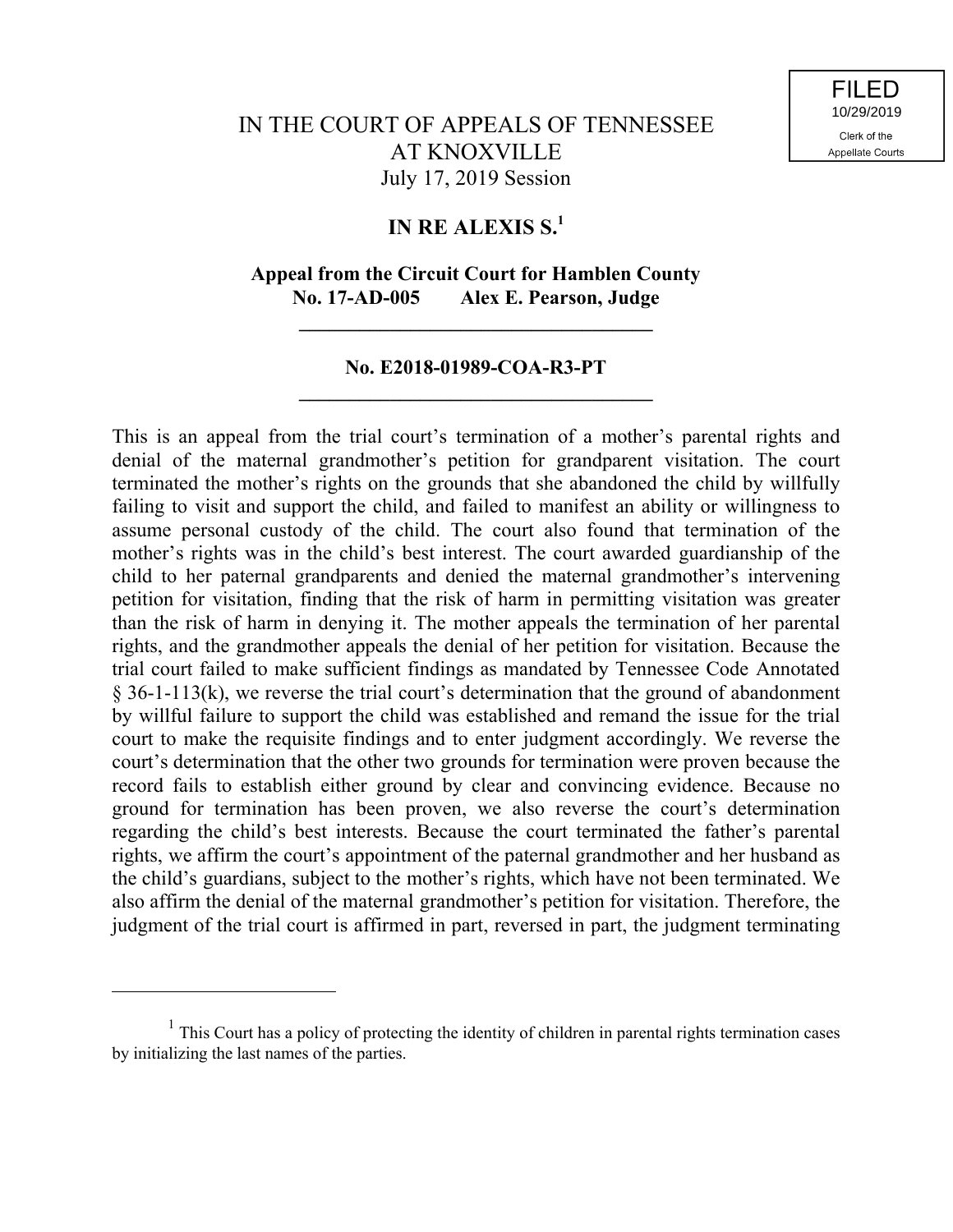Mother's parental rights is vacated, and this matter is remanded to the trial court for further proceedings consistent with this opinion.

## **Tenn. R. App. P. 3 Appeal as of Right; Judgment of the Circuit Court Affirmed in part, Reversed in part, Vacated in part and Remanded**

FRANK G. CLEMENT JR., P.J., M.S., delivered the opinion of the Court, in which D. MICHAEL SWINEY, C.J., and JOHN W. MCCLARTY, J., joined.

Aaron Chapman, Morristown, Tennessee, for the appellant, Amanda P.

Crystal Goan Jessee, Greeneville, Tennessee, for the appellees, Bill K. and Donna K.

C. Scott Justice, Jefferson, Tennessee, for the appellee, Vanessa T.

Michelle G. Green, Rogersville, Tennessee, Guardian ad Litem, for the minor child, Alexis S.

## **OPINION**

In December 2007, Alexis S. ("the Child") was born to Amanda P. ("Mother") and Doug S. ("Father") in Jefferson County, Tennessee. In December 2009, Mother and Father voluntarily gave custody of the Child to her maternal grandmother, Vanessa T. Mother continued to live in East Tennessee until she met her husband, Caleb P., in 2014. Mother spent the next two years traveling with Caleb while he worked as a truck driver.

In September 2014, Mother agreed to a new custody order that split custody of the Child between Ms. T. and the Child's paternal grandmother, Donna K. Under the new order, Ms. T. had custody of the Child during the summer and on school holidays, and Ms. K. had custody of the Child during the school year. Ms. T. and Ms. K. successfully maintained this arrangement until August 2016, when Ms. K. filed a petition in the Hamblen County Juvenile Court to terminate or severely restrict Ms. T.'s custody. The petition alleged, *inter alia*, that Ms. T. smoked marijuana in front of the Child. Ms. T. later filed a competing petition to terminate or restrict Ms. K.'s custody, alleging that Ms. K. hit the Child.

Meanwhile, Mother became pregnant and moved in with Caleb P.'s family in Florida. Mother lived in Florida until she and Caleb P. moved back to Tennessee with their new baby in April or May 2017. The couple lived with Ms. T. until October 2017, when they moved into a trailer home nearby. Although Mother had no court-ordered visitation of her own, she enjoyed informal visitation with the Child when she was with Ms. T.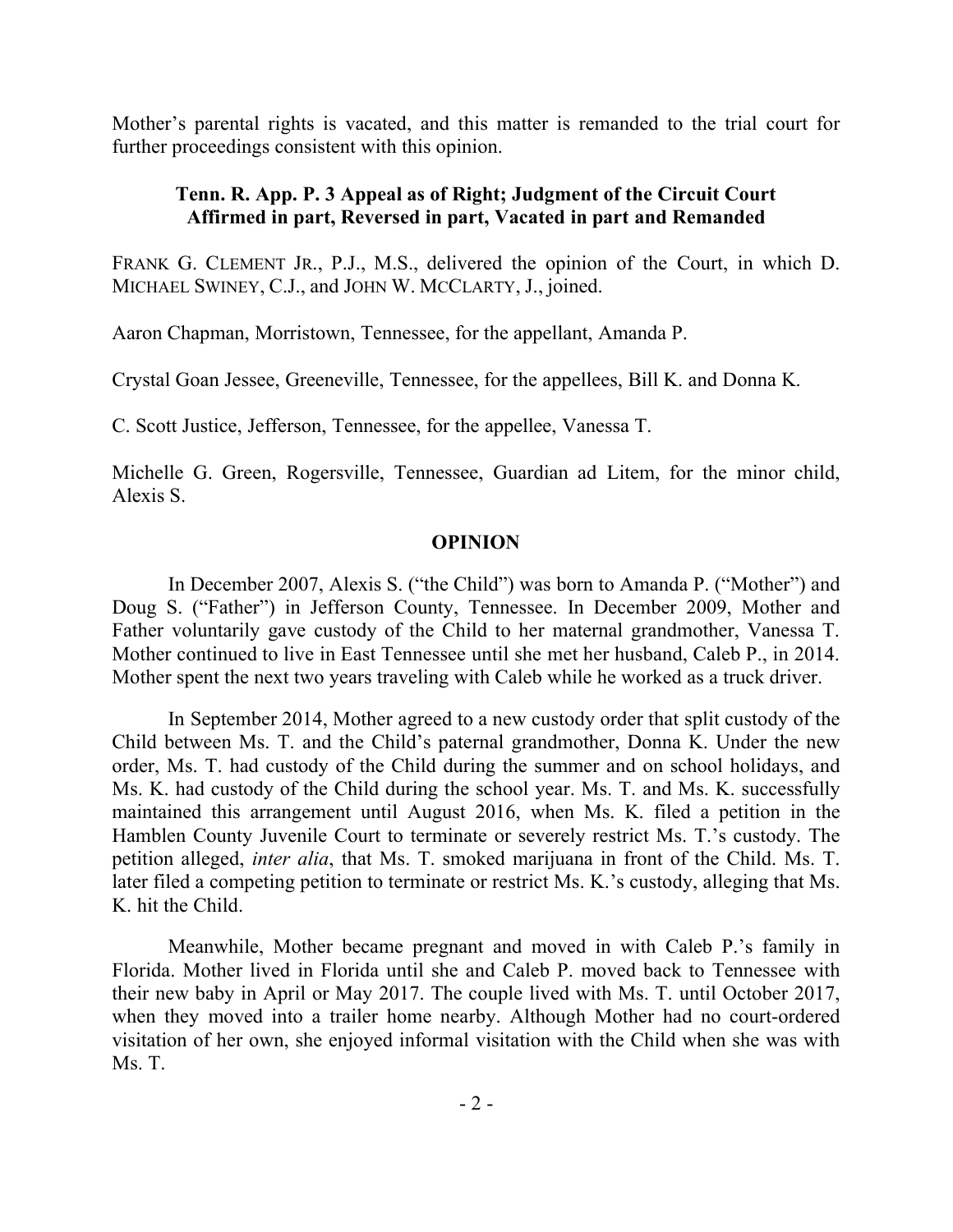In November 2017, Mother filed a motion in the juvenile court matter to regain custody of the Child. Mother argued that returning the Child to her would put an end to the grandmother's protracted litigation and provide the Child with stability. Mother's motion, however, was never adjudicated because Mr. and Ms. K. ("Petitioners") instituted the present action to terminate Mother and Father's parental rights in the Hamblen County Circuit Court on December 13, 2017.<sup>2</sup>

On the same day, Ms. K. obtained an order of protection against Ms. T., which effectively suspended Ms. T.'s custodial time with the Child. Because Mother's visitation with the Child depended on the Child visiting Ms. T., Mother started going to the Child's school twice a week for lunch.

In March 2018, Ms. T.'s visitation resumed when the order of protection was dismissed. On May 16, 2018, however, Ms. T. violated the court-ordered residential schedule by picking up the Child from school. The next day, a Hamblen County Deputy Sheriff went with Ms. K. to Mother's house, and Mother denied knowing the location of Ms. T. and the Child. The officer and Ms. K. then went to Ms. T.'s home, but Ms. T. and the Child hid inside with the lights off. Ms. T. returned the Child to Ms. K. the next day. Based on this incident, the trial court issued a no-contact order that prohibited Ms. T. and Mother from contacting the Child.

In June 2018, Mother filed a motion for visitation that asserted she was wrongfully included in the no-contact order. The trial court, however, denied the motion due to Mother's lack of prior, court-ordered visitation and the pending termination hearing. Around the same time, Ms. T. joined the termination proceedings by filing her own petition to terminate Mother and Father's parental rights and for adoption. Ms. T. also requested grandparent visitation if Petitioners succeeded on their petition.

On September 20, 2018, a final hearing was held on both termination petitions. The court found that clear and convincing evidence supported the termination of Mother and Father's parental rights.<sup>3</sup> As its ruling pertained to Mother, the trial court found that Petitioners proved two grounds of abandonment based on the fact that Mother made only token visits with the Child in the four months before December 2017, and never provided

<sup>&</sup>lt;sup>2</sup> The petition filed by Mr. and Ms. K. was joined in by Ms. K.'s son and the Child's father, Doug S., who stated that he would voluntarily surrender his rights if Mr. and Ms. K were successful in terminating Mother's rights.

 $3$  Father does not appeal the termination of his parental rights; therefore, we have not discussed the facts or grounds upon which his parental rights were terminated.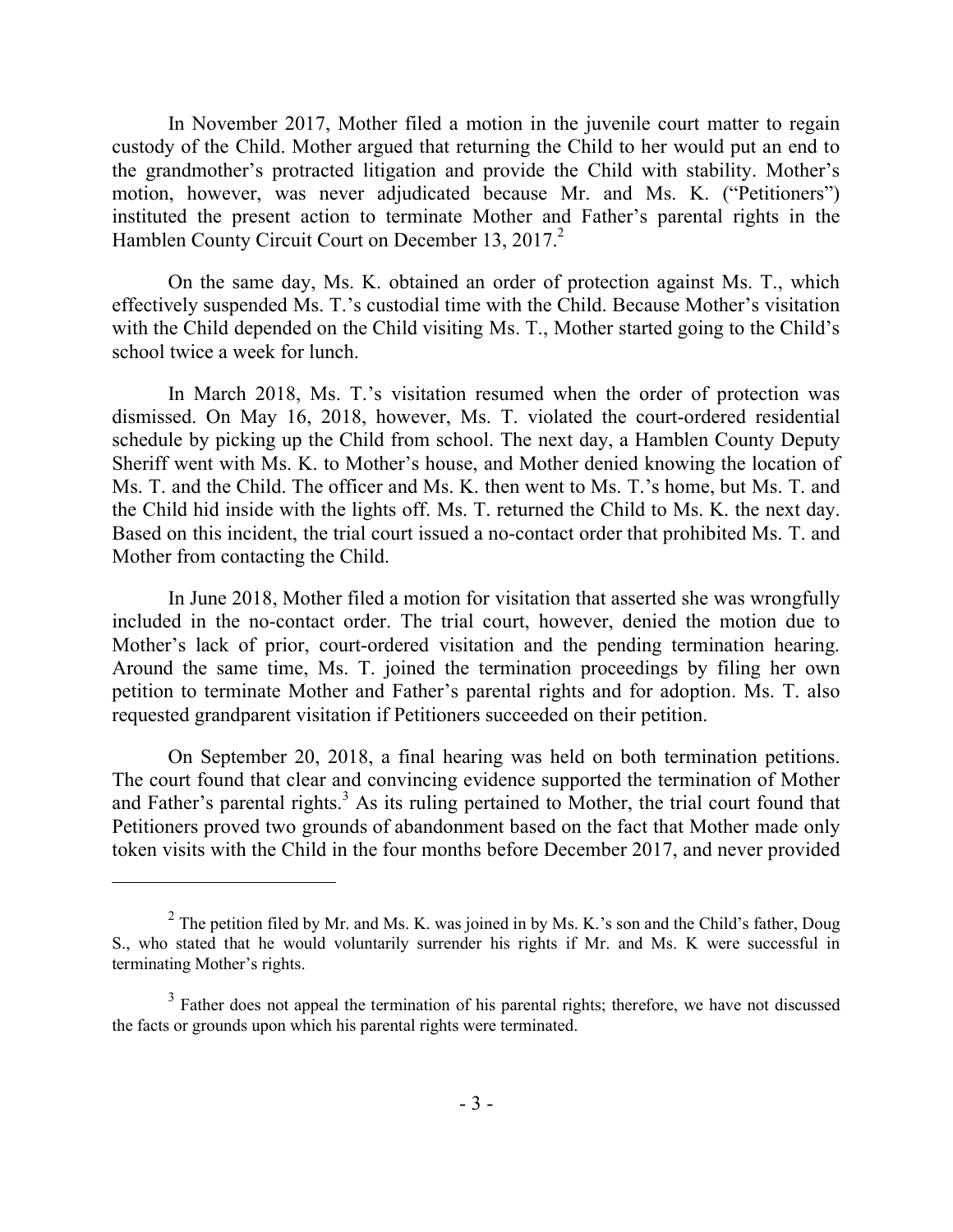monetary support, despite having extra money available every month and being capable of working. The court also found that an additional ground had been proven based on Mother's failure to manifest an ability and willingness to assume custody of the Child, her role as a "friend" rather than a parent, and the improvement in the Child's behavior since Mother's visits stopped. It concluded that placing the Child in Mother's custody would pose a risk of substantial harm because Mother, along with Ms. T., had exposed the Child to "maladaptive behaviors." Finally, the trial court found that termination of Mother's parental rights was in the Child's best interest because of the time that had passed since Mother had engaged in anything more than token visits. For these reasons, Mother's parental rights were terminated.

As for Ms. T.'s request for grandparent visitation, the trial court acknowledged that she had a significant relationship with the Child but found that the Child would suffer less psychological harm from losing the relationship than continuing it. The court relied on the testimony of the Child's therapist, Clifford Miller, who opposed visitation "given all the psychological harm that has occurred to [the Child]" when she was with Ms. T.

On January 22, 2019, the trial court entered a final judgment, terminating Mother's parental rights and placing "full guardianship" of the Child with Mr. and Ms. K. This appeal followed.

Mother raises five issues on appeal:

- (1) Whether the trial court erred in relying on statements from Mother's discovery deposition;
- (2) Whether the trial court erred in finding that Mother willfully abandoned the Child by engaging in only token visitation;
- (3) Whether the trial court erred in finding that Mother willfully abandoned the Child by willfully failing to support the Child or make reasonable payments to support the Child;
- (4) Whether the trial court erred in finding that Mother failed to manifest, by act or omission, an ability and willingness to personally assume legal and physical custody or financial responsibility of the Child, and placing the child in Mother's legal and physical custody would pose a risk of substantial harm to the physical or psychological welfare of the Child; and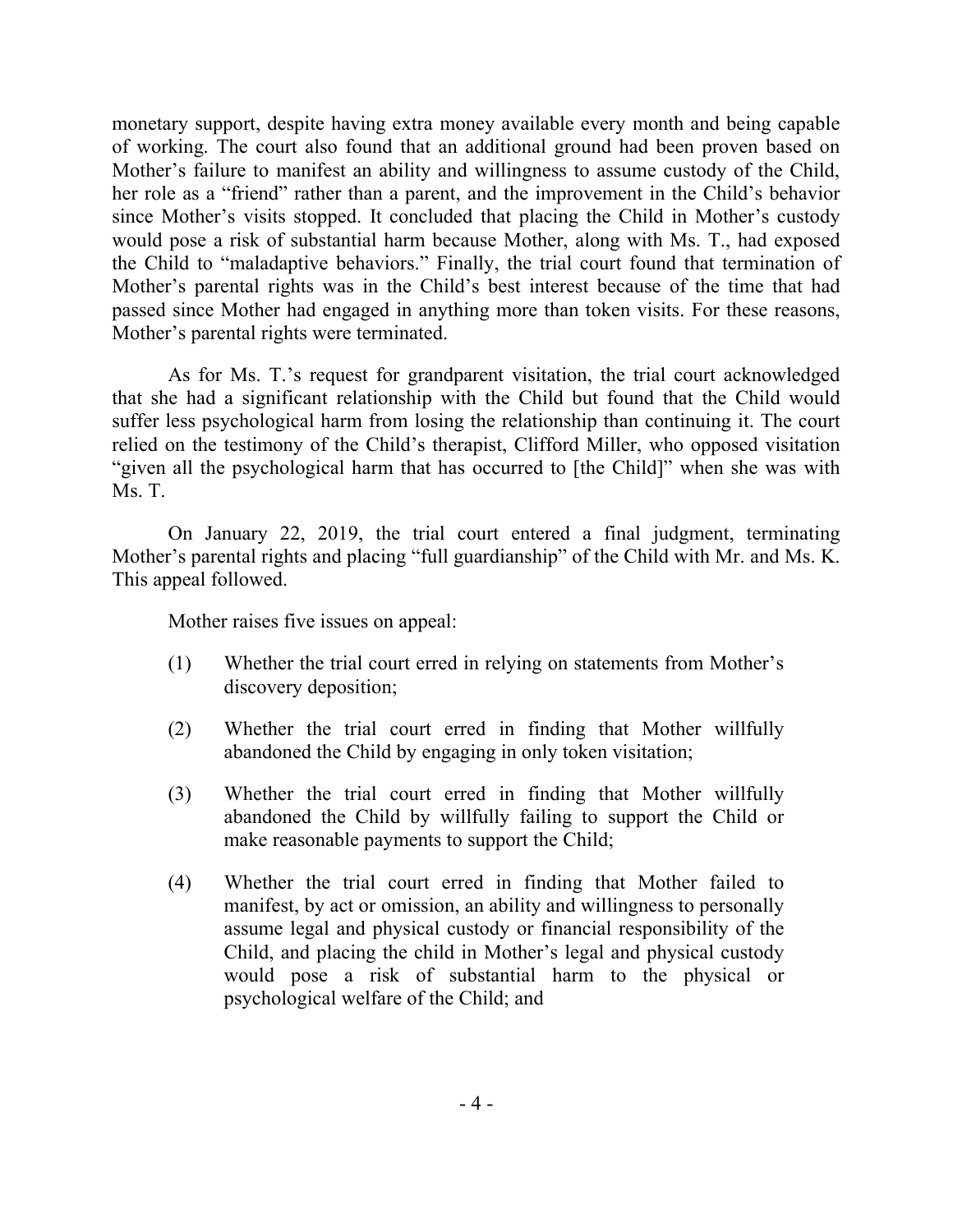(5) Whether the trial court erred in finding by clear and convincing evidence that the best interests of the Child required termination of parental rights with respect to Mother.

In addition, Ms. T. raises two issues on appeal: (1) whether the trial court erred in denying Ms. T. grandparent visitation; and (2) whether the trial court erred by failing to make findings of fact and conclusions of law regarding guardianship.

#### **STANDARD OF REVIEW**

Termination proceedings are tried to the court without a jury. *In re Bernard T*., 319 S.W.3d 586, 596 (Tenn. 2010) (citing Tenn. Code Ann. § 36-1-113). "To terminate parental rights, a trial court must determine by clear and convincing evidence not only the existence of at least one of the statutory grounds for termination but also that termination is in the child's best interest." *In re F.R.R., III*, 193 S.W.3d 528, 530 (Tenn. 2006); *In re Valentine*, 79 S.W.3d 539, 546 (Tenn. 2002) (citing Tenn. Code Ann. § 36-1-113(c)). Furthermore, in termination proceedings, the trial court must make "specific findings of fact and conclusions of law." Tenn. Code Ann. § 36-1-113(k).

We review the trial court's findings of fact in termination proceedings using the standard of review in Tenn. R. App. P. 13(d). *In re Bernard T*., 319 S.W.3d at 596 (citing *In re Angela E*., 303 S.W.3d 240, 246 (Tenn. 2010)). Under Rule 13(d), we review the trial court's findings of fact de novo on the record, and we will accredit the findings unless the evidence preponderates otherwise. *Id*. (citing *In re Adoption of A.M.H*., 215 S.W.3d 793, 809 (Tenn. 2007)). However, the heightened burden of proof in termination proceedings requires this court to make its own determination "as to whether the facts, either as found by the trial court or as supported by a preponderance of the evidence, amount to clear and convincing evidence of the elements necessary to terminate parental rights." *In re Carrington H.*, 483 S.W.3d 507, 524 (Tenn. 2016); *In re Bernard T.*, 319 S.W.3d at 596–97. A trial court's ruling regarding whether the evidence sufficiently supports termination is a conclusion of law, which we review de novo with no presumption of correctness. *In re Carrington H.*, 483 S.W.3d at 524.

If the trial court fails to comply with the statutory mandate to make "specific findings of fact and conclusions of law," appellate courts "must remand the case with directions to prepare the required findings of fact and conclusions of law" and to enter judgment accordingly. *In re Audrey S.*, 182 S.W.3d 838, 861 (Tenn. Ct. App. 2005); *see In re Jaylah W*., 486 S.W.3d 537, 555 (Tenn. Ct. App. 2015).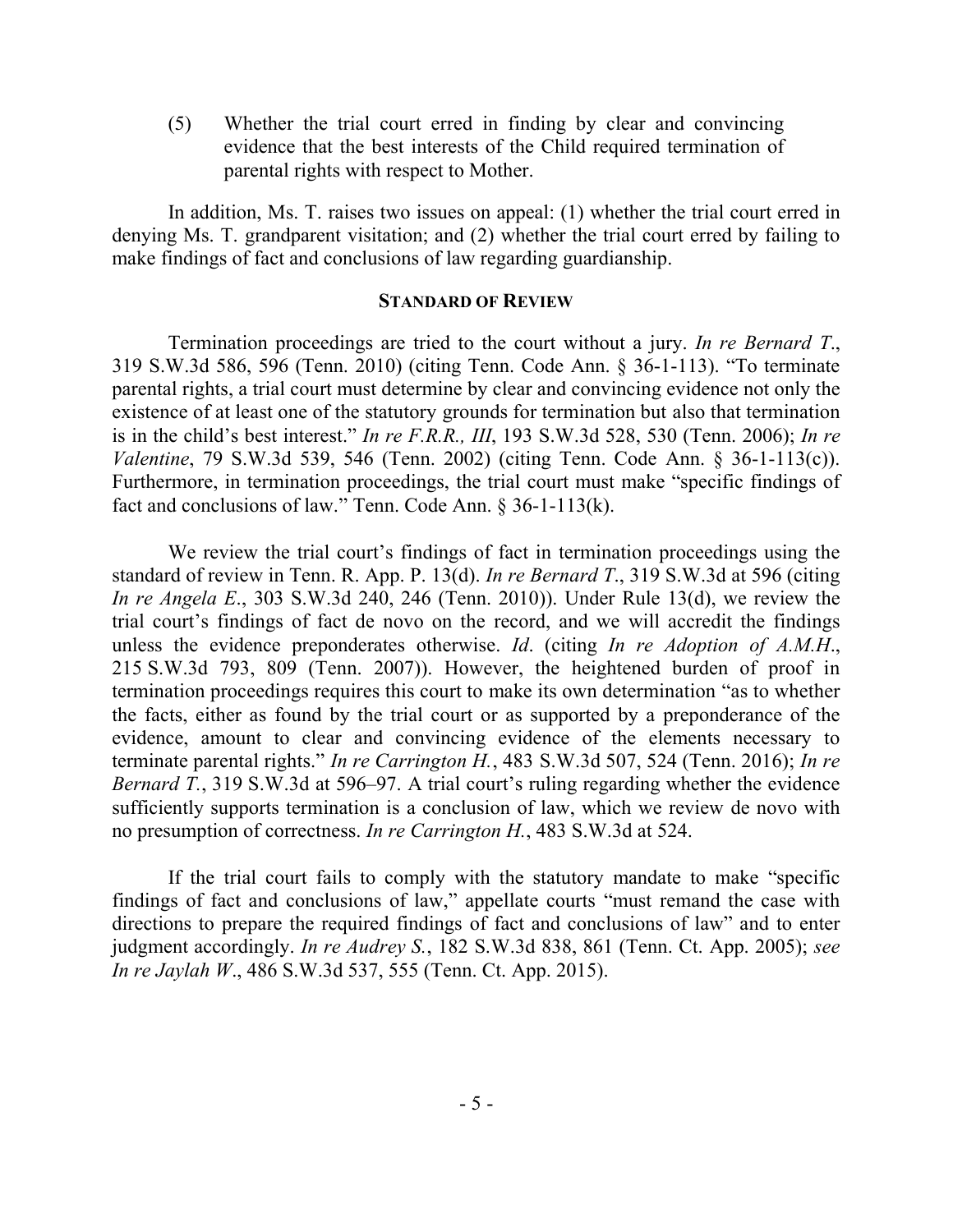#### **ANALYSIS**

#### I. GROUNDS FOR TERMINATION

The trial court found that Petitioners proved three grounds for termination of Mother's parental rights. We shall review each ground separately.

#### A. Abandonment: Willful Failure to Support

Mother contends there is insufficient evidence in the record to support the trial court's finding that she abandoned the Child by willfully failing to contribute toward the support of the Child. More specifically, she contends the only specific finding of fact relied upon by the trial court concerning this ground is not in the record, and it only appears in her discovery deposition, which was not introduced into evidence. Petitioners counter that the error, if any, was harmless because other evidence in the record supports the court's findings on this ground.

Abandonment is one of the grounds for termination of parental rights. Tenn. Code Ann. § 36-1-113(g)(1). When this petition was filed on December 13, 2017, the statute in effect at that time defined abandonment as the willful failure to visit, to support, or to make reasonable payments toward the support of the child during the four-month period preceding the filing of the petition to terminate parental rights. Tenn. Code Ann. § 36-1-  $102(1)(A)(i)$  (2010).<sup>4</sup> To prove the ground of abandonment as statutorily defined in 2017,

<sup>&</sup>lt;sup>4</sup> The petition at issue here was filed in 2017, at which time Tenn. Code Ann. § 36-1-102(1)(A)(i) (2010) was in effect, and our decision is based on the statute in effect when the petition was filed. In 2018, the Tennessee General Assembly amended this subsection to remove the element of willfulness from the definition of abandonment by failure to support or visit. Rather than include willfulness as an element of the ground, Tenn. Code Ann.  $\S 36$ -1-102(1) now provides that it is an affirmative defense:

For purposes of this subdivision (1), it shall be a defense to abandonment for failure to visit or failure to support that a parent or guardian's failure to visit or support was not willful. The parent or guardian shall bear the burden of proof that the failure to visit or support was not willful. Such defense must be established by a preponderance of evidence. The absence of willfulness is an affirmative defense pursuant to Rule 8.03 of the Tennessee Rules of Civil Procedure[.]

*Id*. § 102(1)(I). We have previously held that this change may not be applied retroactively. *See In re Gabriel B.*, No. W2017-02514-COA-R3-PT, 2018 WL 3532078, at \*4 n.7 (Tenn. Ct. App. July 23, 2018) ("Because this change is substantive rather than procedural or remedial, however, the amended statute will not be applied retroactively to this case." (citing *In re D.A.H.*, 142 S.W.3d 267, 273 (Tenn. 2004))). Therefore, the 2018 amendment does not apply in this case.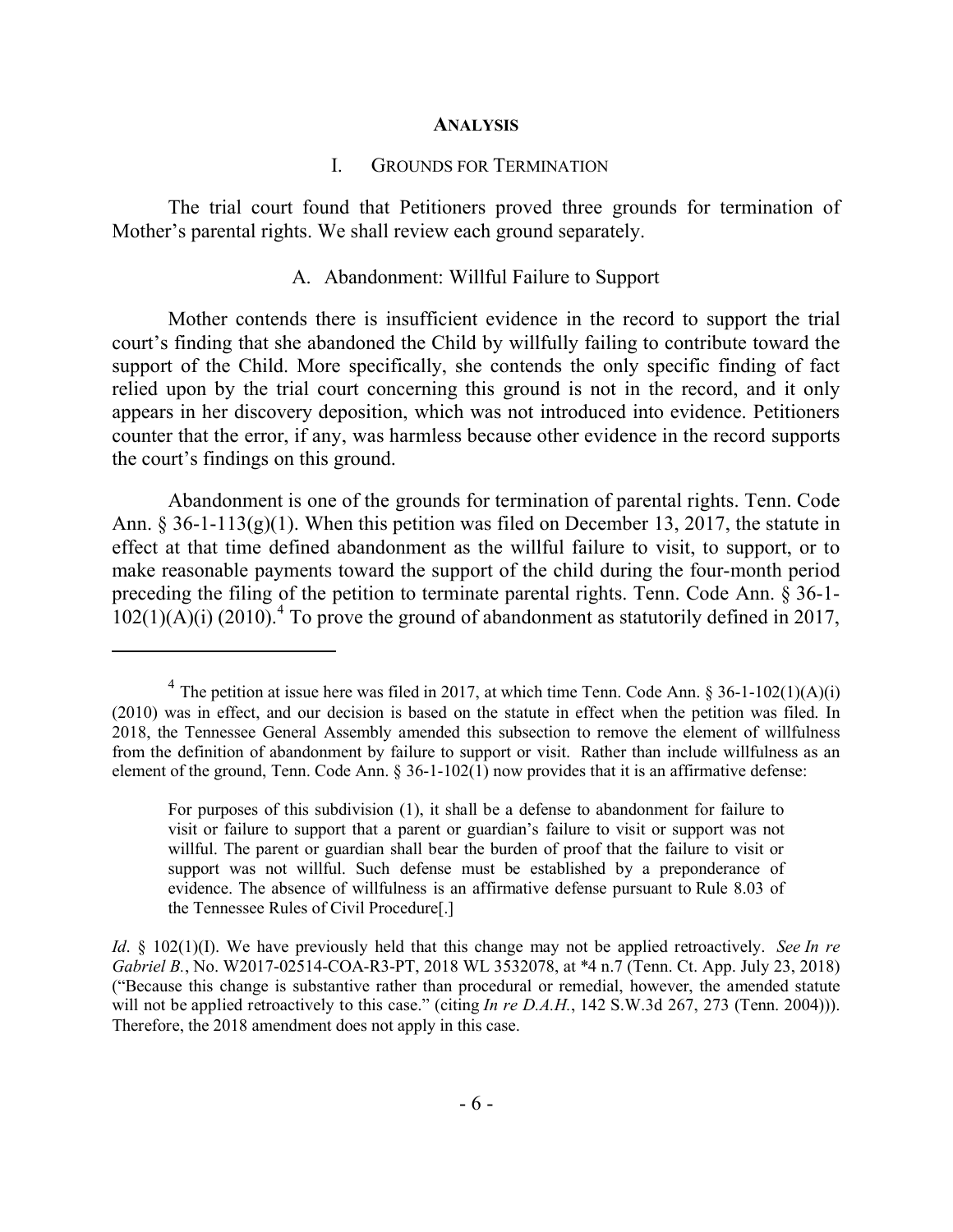a petitioner was required to "establish by clear and convincing evidence that a parent who failed to visit or support had the capacity to do so, made no attempt to do so, and had no justifiable excuse for not doing so." *In re Adoption of Angela E*., 402 S.W.3d 636, 640 (Tenn. 2013). Whether a parent failed to support a child is a question of fact and whether a parent's failure to support constitutes willful abandonment is a question of law. *Id.*

"Willful failure to support or to make reasonable payments toward support means 'the willful failure, for a period of four (4) consecutive months, to provide monetary support or the willful failure to provide more than token payments toward the support of the child.'" *Id*. (quoting Tenn. Code Ann. § 36-1-102(1)(D)). Significantly, however, a parent has not abandoned her child when her failure to support is due to circumstances outside her control. *See In re Adoption of A.M.H*., 215 S.W.3d at 810 (holding that the evidence did not support a finding that the parents "intentionally abandoned" their child).

The petition for termination of Mother's parental rights was filed on December 13, 2017. Although the petition was later amended, the relevant period for purposes of abandonment is the four-month period immediately preceding the filing of the original petition. *See In re Adoption of Angela E.*, 402 S.W.3d at 640 (citing Tenn. Code Ann. § 36-1-102(1)(A)(i); *In re D.L.B*., 118 S.W.3d 360, 366 (Tenn. 2003)). Therefore, the relevant four-month period is August 13, 2017, to December 12, 2017.

In its October 19, 2018 Memorandum Opinion, which the court incorporated by reference in its Final Judgment, the court set forth its findings of fact concerning each ground for termination. The entirety of the trial court's findings of fact pertinent to the ground of abandonment for willfully failing to support the Child reads as follows:

2. The Court finds by clear and convincing evidence that [Mother] has willfully failed to support the minor child and has willfully failed to make reasonable payments toward the support of the minor child since birth including the last four months before the filing of this petition in December of 2017. The clear testimony from [Mother] establishes that she was and is fully capable of working to help support Alexis but simply has chosen from the time the child was born to not contribute any support for Alexis. [Mother] testified both during trial and at deposition that she was not disabled and was fully capable of working. [Mother] acknowledged that she operates a small business called Pink Zebra but is not really making much money through it. The Court considered the testimony of [Mother] that she bought "some clothes and stuff" for Alexis (Lexi) in conjunction with the rest of her testimony as well as the other proof at trial and finds such testimony unpersuasive. **[Mother] acknowledged in her deposition that she had between \$80.00 and**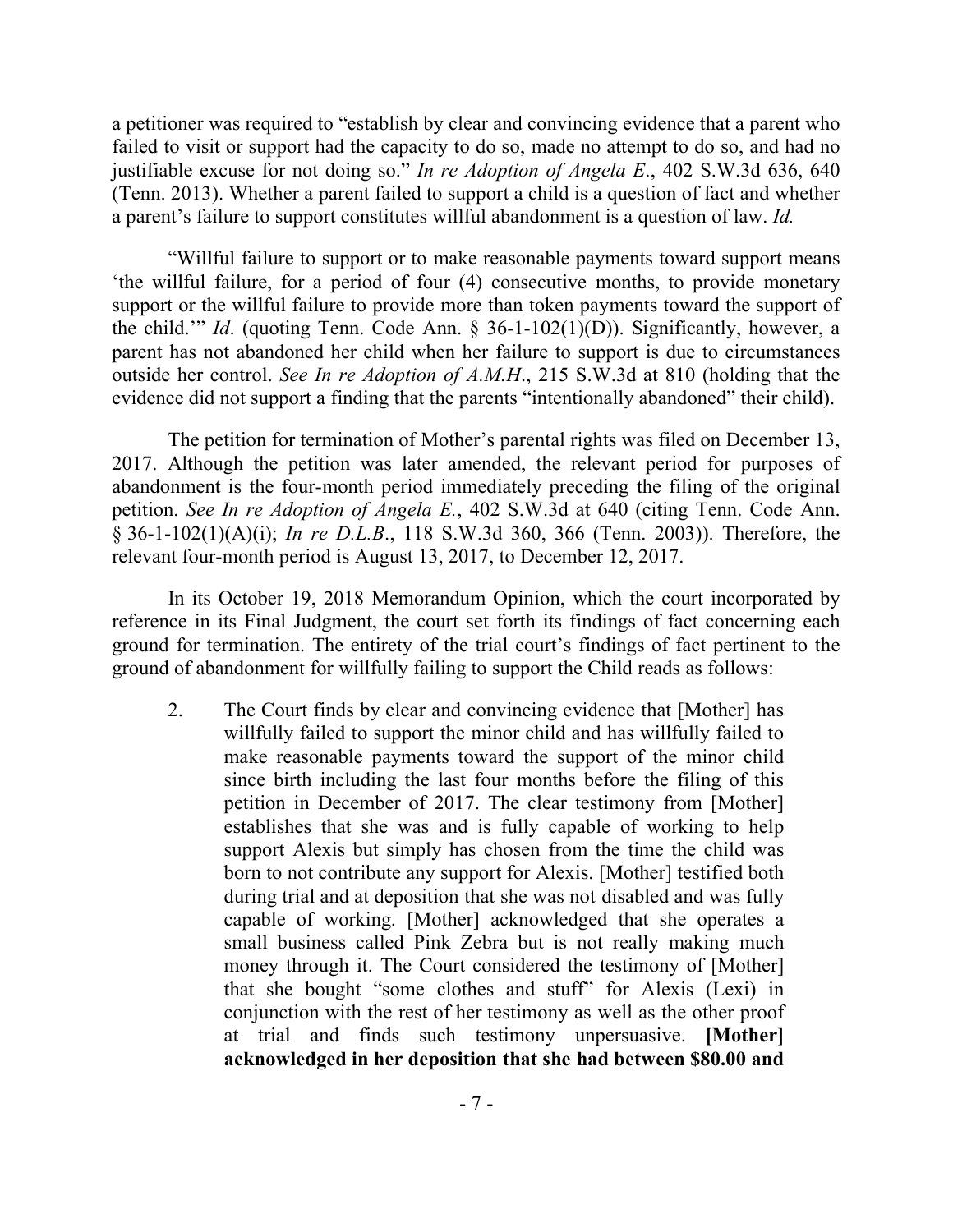**\$100.00 per month in extra money available**; however, she chose not to obtain employment outside of the home or provide any support for Alexis.

5. The Court further finds for the same reasons provided in paragraph 2 above that the intervening petitioners have established that [Mother] has willfully failed to make reasonable payments toward the support of the minor child. As discussed above, [Mother] has never paid child support for the minor child and there is no reason as to why she cannot work to provide support.

. . .

(Emphasis added).

Other than the finding that "[Mother] acknowledged in her deposition that she had between \$80.00 and \$100.00 per month in extra money available," the trial court made no specific finding of fact that supports the conclusion that Mother "willfully" failed to support the Child. This is significant because Mother's acknowledgment only appears in her discovery deposition, and her deposition was not introduced into evidence.

"Rule 32 of the Tennessee Rules of Civil Procedure governs the use of depositions in court proceedings." *Estate of Brock ex rel. Yadon v. Rist*, 63 S.W.3d 729, 733 (Tenn. Ct. App. 2001). Rule 32 allows the use of a deposition against any party who was present or represented at the taking of the deposition in specific circumstances. Tenn. R. Civ. P. 32.01. Further, at trial, "any deposition may be used by any party for the purpose of contradicting or impeaching the testimony of deponent as a witness," Tenn. R. Civ. P.  $32.01(1)$ , and "the deposition of a party, ... may be used by an adverse party for any purpose." Tenn. R. Civ. P. 32.01(2); *Dargi v. Terminix Int'l Co., L.P.*, 23 S.W.3d 342, 345 (Tenn. Ct. App. 2000). Thus, Petitioners could have used the deposition of Mother to impeach her testimony or "for any purpose," including as substantive evidence independent of her testimony, but they did not.

The trial court's finding that Mother had "between \$80.00 and \$100.00 per month in extra money available" was clearly significant to the trial court's conclusion on this ground because a failure to support is willful only when the parent "has the capacity to provide the support." *State, Dep't of Children's Servs. v. Culbertson*, 152 S.W.3d 513, 524 (Tenn. Ct. App. 2004) (quoting *In re Adoption of Muir,* No. M2002-02963-COA-R3- CV, 2003 WL 22794524, at \*5 (Tenn. Ct. App. Nov. 25, 2003)). Proof of capacity requires evidence of income and expenses. *See In re Addalyne S.*, 556 S.W.3d 774, 789 (Tenn. Ct. App. 2018) ("Tennessee courts have noted that proof of employment and earned wages is not sufficient to prove that parent has the capacity to provide support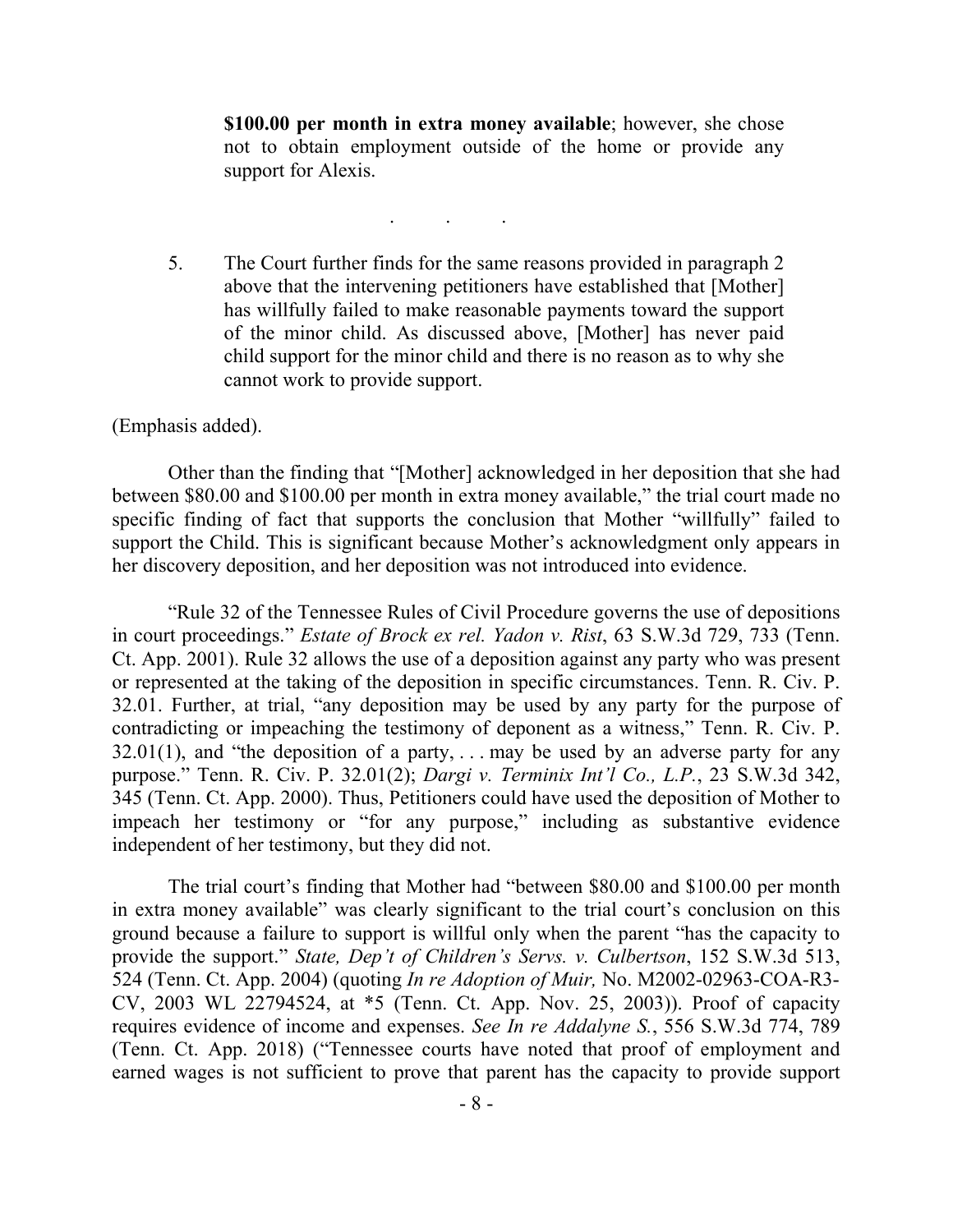absent evidence of income and expenses."), *appeal denied* (July 30, 2018). An admission by Mother that she had *extra* money at the end of each month would constitute an admission that her income was more than her expenses if the admission pertained to the period at issue.

However, although Mother acknowledged in her discovery deposition that she had "between \$80.00 and \$100.00 per month in extra money available," Mother did not testify at trial that she had extra money available. Moreover, Petitioners did not introduce the deposition into evidence and did not use the deposition to cross-examine Mother on that important fact.<sup>5</sup> Therefore, the acknowledgment from Mother's deposition testimony of having between \$80.00 and \$100.00 per month in extra money was not introduced as evidence at trial. Moreover, the only evidence in the record of Mother's income is her trial testimony that she "earned" a total of \$80 to \$100 by selling crafts from a directsales business called Pink Zebra; however, her testimony fails to identify when she earned this money. Just as significant, there is no evidence of Mother's expenses during this unknown period, and the only relevant period is the four months preceding the filing of the petition.

It is well settled that a trial court's decision must be grounded on the evidence introduced. *See Allen v. Albea*, 476 S.W.3d 366, 374 (Tenn. Ct. App. 2015) (citing *Patton v. Rose*, 892 S.W.2d 410, 413 (Tenn. Ct. App. 1994)). Moreover, a trial court's decision that is "based on something other than the evidence introduced at trial" should not be allowed to stand. *See id*. (quoting *Patton*, 892 S.W.2d at 413). The trial court's finding that Mother had extra money and the ability to pay support, based on Mother having "between \$80.00 and \$100.00 per month in extra money available," was based on something other than the evidence introduced. Consequently, the decision, to the extent it was based on facts not in evidence, cannot stand.

 $5$  At the beginning of trial, the trial judge and counsel discussed admitting the deposition of Mother into evidence:

<sup>[</sup>Counsel for Petitioners]: You also have the mother's deposition, the original in the file. I will admit that in as an exhibit. You took it at the last hearing.

<sup>[</sup>Counsel for Mother]: Oh, on the basis of the deposition, I object on the basis it's a discovery deposition, and there was numerous objections made therein. I think it can be used for impeachment only at this point.

<sup>[</sup>Counsel for Petitioners]: That's fine. I'll withdraw it at this time. . . .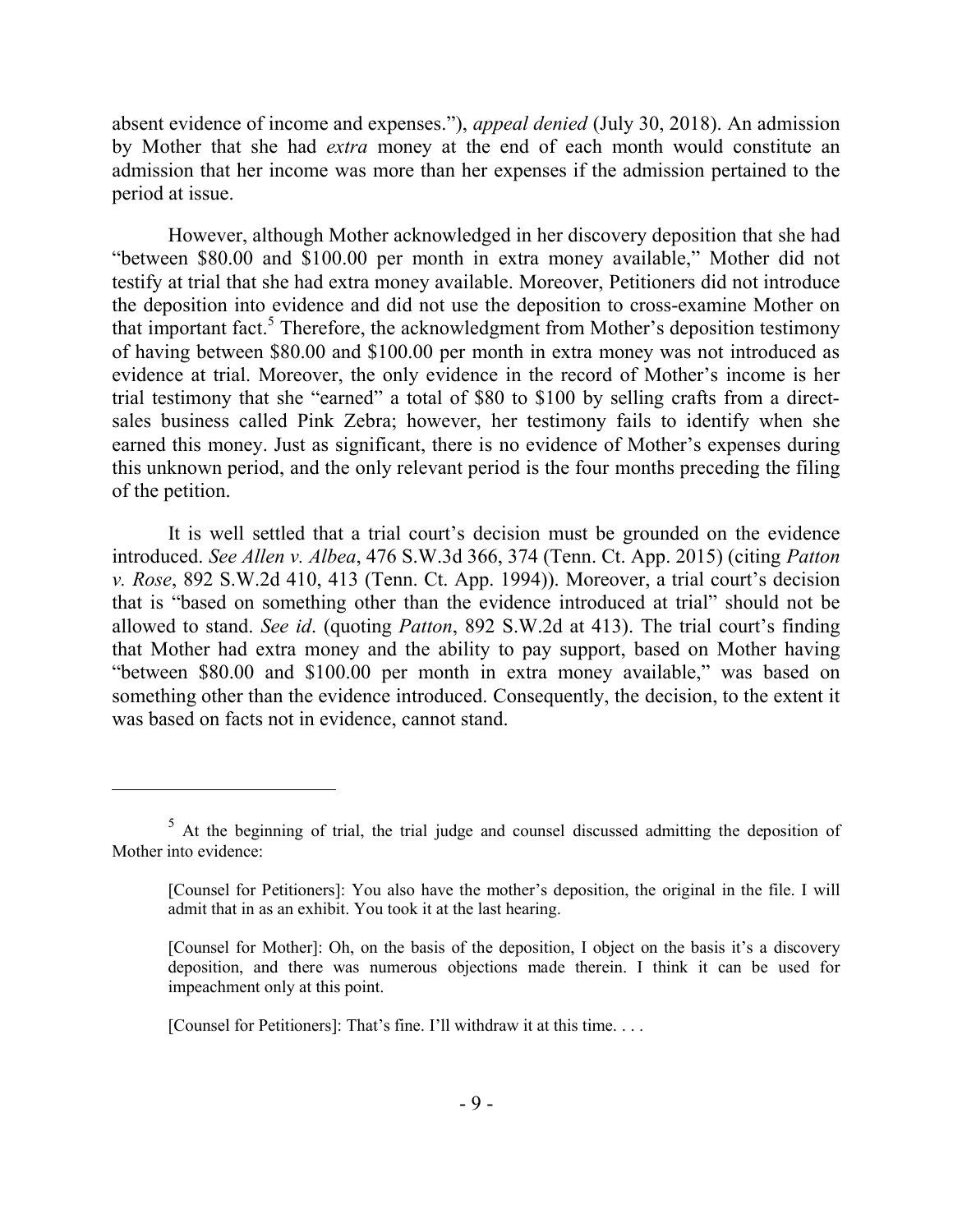Moreover, because there is no competent evidence in the record to support a finding that Mother had the ability to provide support during the relevant four-month period, the evidence preponderates against the trial court's factual finding that she had the ability to provide support during the four months immediately preceding the filing of the petition for termination. Admittedly, the trial court found that Mother was "fully capable of working to help support" the Child but chose not to obtain a job outside of the home. While the evidence does not preponderate against this specific finding, the finding does not establish by clear and convincing evidence that Mother had the capacity to support the Child during the relevant four-month period. *See In re Addalyne S.*, 556 S.W.3d at 788–89 ("In determining a parent's capacity to pay support, it is not enough for a petitioner to 'simply prove that [the parent] was not disabled during the relevant timeframe' and therefore assume that he or she was capable of working and providing support." (quoting *In re Mya V.*, No. M2016-02401-COA-R3-PT, 2017 WL 3209181, at \*4 (Tenn. Ct. App. July 28, 2017))).

In concluding that Mother had the ability to pay support, the trial court failed to consider that Mother had a toddler at home and she was functioning as a single parent most of the time because her husband was an over-the-road truck driver. Moreover, obtaining work outside of the home would necessitate arranging and paying for childcare, and there is no evidence in the record upon which to find that Mother would have had money left over after paying this additional expense. As we explained in *In re Alysia S*., "Simply finding that [a parent] worked and was compensated at some point during the four-month period does not, by itself, mean that she had the ability to pay child support." 460 S.W.3d 536, 570 (Tenn. Ct. App. 2014).

For the reasons stated above, we conclude that Petitioners failed to establish by clear and convincing evidence that Mother had the capacity to support the Child during the relevant four-month period, made no attempt to do so, and had no justifiable excuse for not doing so. *See In re Adoption of Angela E*., 402 S.W.3d at 640; *see also In re Audrey S*., 182 S.W.3d at 864. Therefore, we reverse the trial court's determination that Petitioners proved the ground of abandonment by willfully failing to support the Child.<sup>6</sup>

Having dispensed with the ground of abandonment by failure to support, we will next consider the trial court's conclusions that Mother abandoned the Child by failing to

<sup>&</sup>lt;sup>6</sup> Our decision is based on Tenn. Code Ann. § 36-1-102(1)(D) (2010), the version of the statute in effect when the initial petition in this case was filed. As noted earlier, willfulness is no longer an element of the ground; instead, willfulness is now an affirmative defense that must be pled. *See* Tenn. Code Ann.  $§ 36-1-102(1)(D) (2018).$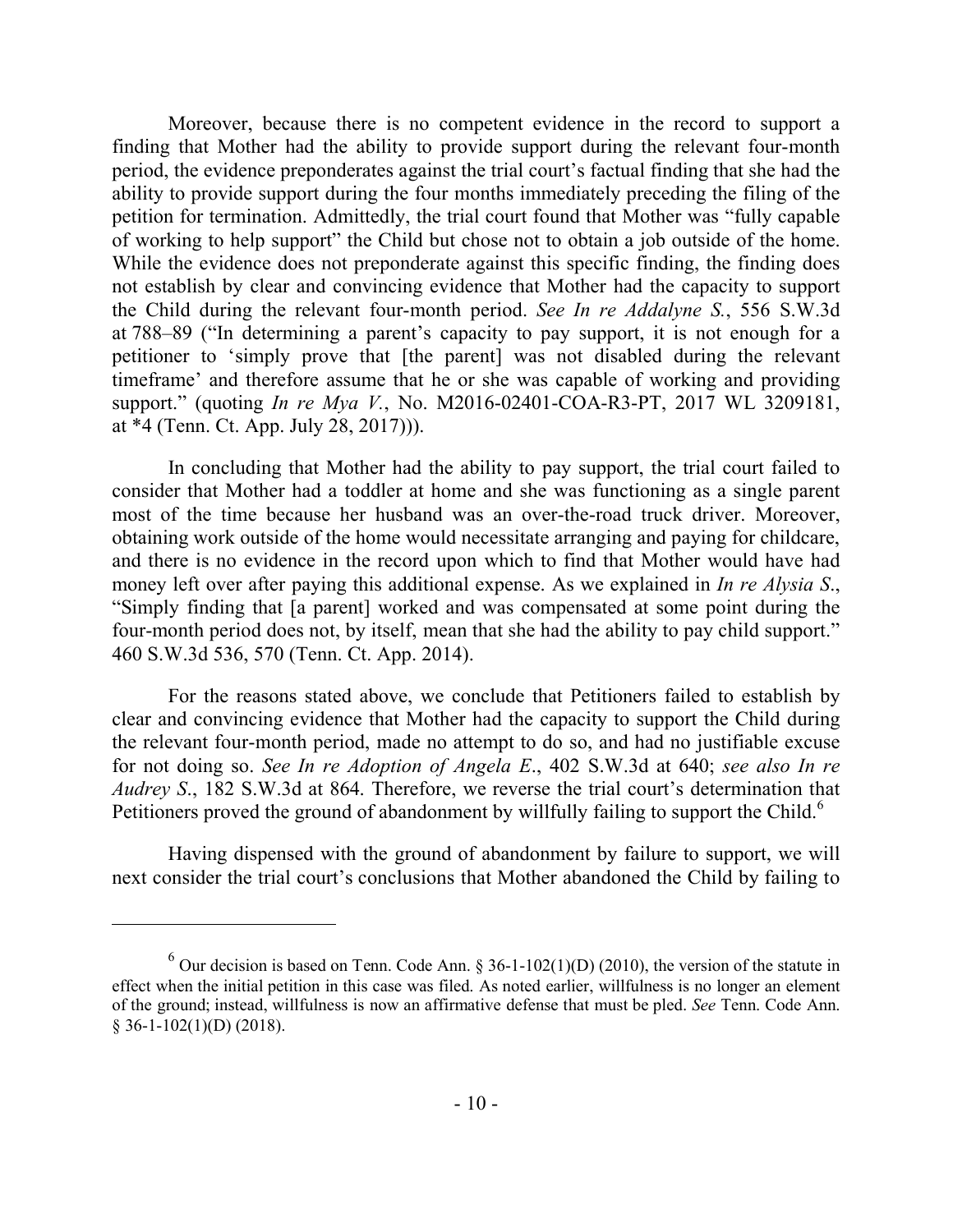engage in more than token visitation and failed to manifest an ability and willingness to assume custody or financial responsibility for the Child.

## B. Abandonment: Willful Failure to Visit

Mother contends there was "ample" evidence she visited with the Child during the four months before the petition was filed. Our review of this ground, however, is precluded by the lack of specific findings of fact that pertain to the relevant period.

Tennessee Code Annotated  $\S$  36-1-113(k) requires trial courts to make "specific findings of fact and conclusions of law" when ruling on a petition to terminate parental rights. *See In re Navada N.*, 498 S.W.3d 579, 594 (Tenn. Ct. App. 2016). Mere legal conclusions are insufficient. *Id*. Failing to comply with this directive "fatally undermines the validity of a termination order." *Id*. (quoting *In re S.M.*, 149 S.W.3d 632, 639 (Tenn. Ct. App. 2004)). Without sufficient findings of fact, we must remand the matter to the trial court with instructions to make specific findings of fact and conclusions of law. *See id*. at 594–95.

The underlying rationale for requiring specific findings is that the findings facilitate appellate review by "affording a reviewing court a clear understanding of the basis of a trial court's decision." *Gooding v. Gooding*, 477 S.W.3d 774, 782 (Tenn. Ct. App. 2015) (citation omitted). "[F]indings of fact that are both sufficient and supported by the record 'enhance the authority of the trial court's decision by providing an explanation of the court's reasoning.'" *Id*. (citation omitted). Otherwise, "this court is left to wonder on what basis the court reached its ultimate decision." *Id*. (citing *In re Estate of Oakley*, No. M2014-00341-COA-R3-CV, 2015 WL 572747, at \*10 (Tenn. Ct. App. Feb. 10, 2015) (quoting *Lovlace v. Copley*, 418 S.W.3d 1, 35 (Tenn. 2013))). As we have explained,

While there is no bright-line test by which to assess the sufficiency of the trial court's factual findings, the general rule is that "the findings of fact must include as much of the subsidiary facts as is necessary to disclose to the reviewing court the steps by which the trial court reached its ultimate conclusion on each factual issue." *In re Estate of Oakley*, 2015 WL 572747, at \*11 (quoting *Lovlace*, 418 S.W.3d at 35) . . . . [W]hen the trial court does not make specific findings of fact, no presumption of correctness arises because "there was nothing found as a fact which we may presume correct." *Brooks v. Brooks*, 992 S.W.2d 403, 405 (Tenn.1999).

*Id.* at 782.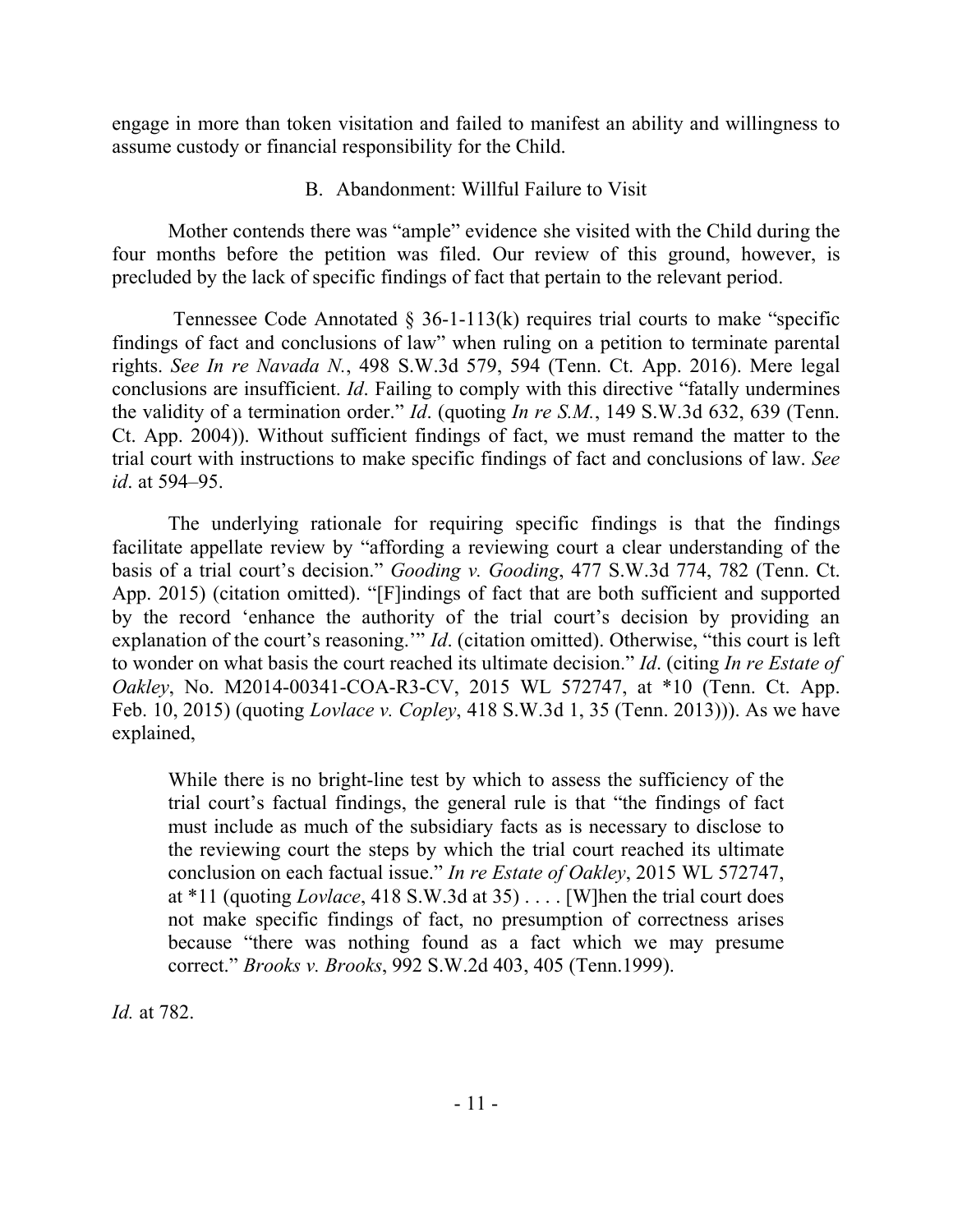"A parent may not be found to have abandoned the child unless the parent has 'willfully' failed to visit or support the child for the four consecutive months prior to the filing of a termination petition."<sup>7</sup> In re Keri C., 384 S.W.3d 731, 745 (Tenn. Ct. App. 2010) (citing *In re Adoption of Muir*, M2004-02652-COA-R3-CV, 2005 WL 3076896, at \*4 (Tenn. Ct. App. Nov. 16, 2005)). This concept of "willfulness" is at the core of this statutory definition. *Id.* To prove a parent's failure to visit or support was willful, the petitioner must prove by clear and convincing evidence that the parent "had the capacity to do so, made no attempt to do so, and had no justifiable excuse for not doing so" during the relevant four-month period. *In re Adoption of Angela E*., 402 S.W.3d at 640.

Thus, the statutory definition of abandonment in Tennessee Code Annotated § 36- 1-102(1)(A)(1) requires the trial court "to focus on the parent's conduct **during this four-month period**." *In re Keri C.*, 384 S.W.3d at 749 (emphasis added). Nevertheless, "the parent's conduct and the relationship between the child and the parent up to this point [are] relevant background and context for the necessarily fact-intensive evaluation of whether the visitation **during** the four-month period was merely 'token.'" 8 *Id*. (emphasis in original). Whether a parent failed to visit a child is a question of fact and whether a parent's failure to support constitutes willful abandonment is a question of law. *In re Adoption of Angela E*., 402 S.W.3d at 640.

As noted earlier, the trial court's October 2018 Memorandum Opinion set forth its ruling concerning each ground for termination. The entirety of the trial court's findings of fact and conclusions of law pertinent to the ground of abandonment for willfully failing to visit the Child read as follows:

The Court finds that the Petitioner has established by a preponderance of the evidence that [Mother] . . . has willfully failed to maintain visitation with the minor child for a period of at least four consecutive months immediately preceding the filing of this petition on December 13, 2017. The Court finds that [Mother] did engage in token visitation with the minor

<sup>&</sup>lt;sup>7</sup> Our decision is based on Tenn. Code Ann. § 36-1-102(1)(D) (2010), the version of the statute in effect when the initial petition in this case was filed. As noted earlier, willfulness is no longer an element of the ground. Instead, willfulness is now an affirmative defense that must be pled. *See* Tenn. Code Ann.  $§ 36-1-102(1)(D) (2018).$ 

 $8$  "For example, the significance of facts such as the setting and the length of time of the visits during the relevant time period is better assessed with an understanding of the parent's prior efforts to forge a relationship with the child, and whether a bond between parent and child had previously been established." *In re Keri C*., 384 S.W.3d at 749.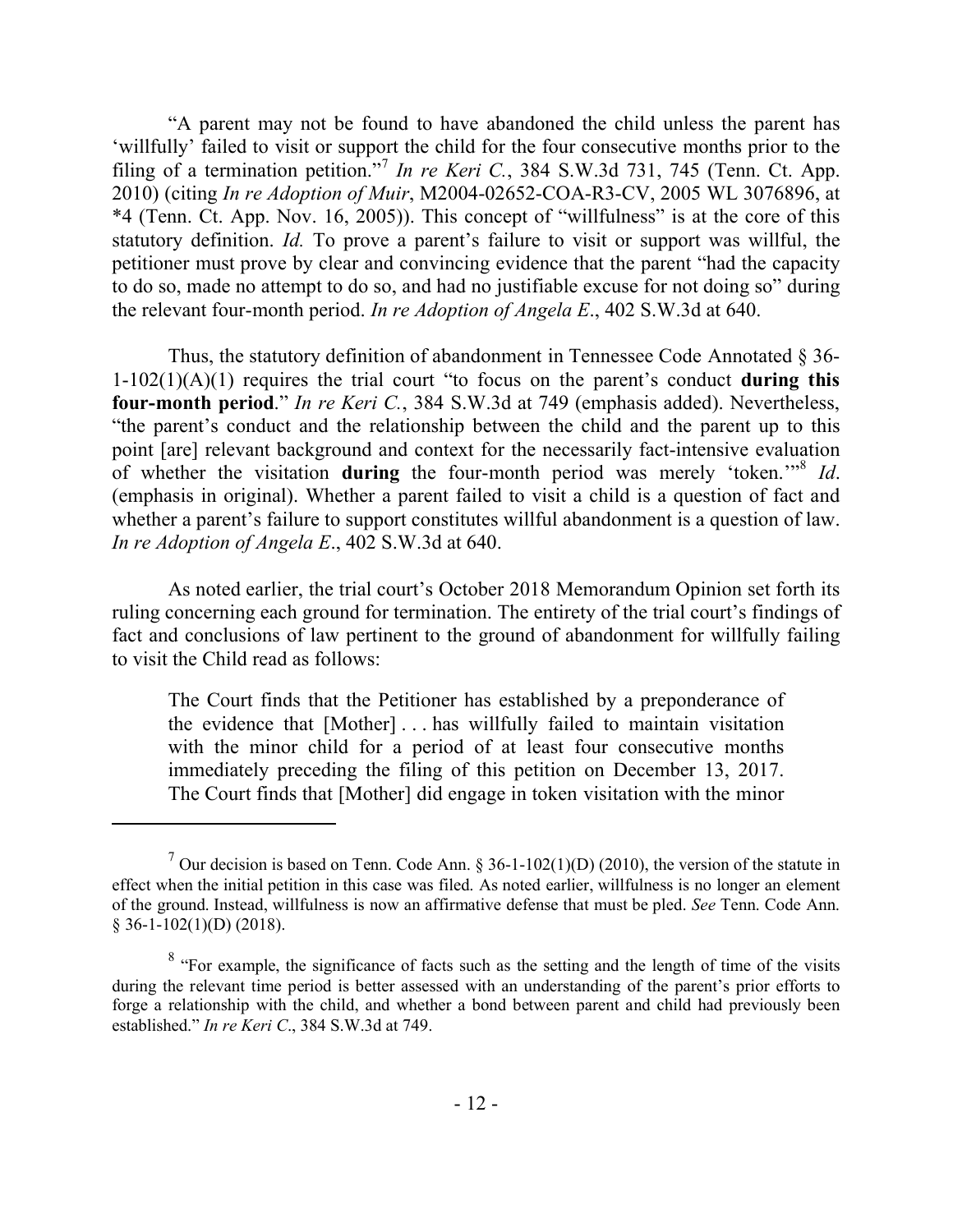child, but the Court cannot find from the proof introduced at trial that said visitation amounted to anything more than mere token visitation. The Court finds that [Mother] was aware of the ongoing juvenile court litigation but failed to exercise any efforts to obtain visitation until November 3, 2017. [Mother], by agreed order on September 2, 2014, gave primary legal custody to Petitioner [Ms. K.], and this followed a prior agreed order in which [Mother] gave primary custody of Alexis to [Mrs. T.] on December 9, 2009. The Court finds from [Mother's] own deposition testimony that since 2009 she has largely lived a very unstable life. In fact, [Mother] acknowledges that she only finally obtained stable housing after becoming involved with her current husband and this relationship did not result in stable housing until November of 2017 at the earliest. After becoming involved with her current husband, [Mother] for a period of time still did not have a home and traveled the road living in her husband's semi-truck. Once [Mother] became pregnant with her son, [B.], she continued to ride with her husband until regulations or recommendations caused her to stop traveling on her husband's runs with him. She then resided with his family in Florida from around August of 2016 until May of 2017. [Mother] acknowledged in her deposition that she did not obtain stable housing until November of 2017. [Mother] also acknowledged in her deposition testimony that she did not believe that her mother, Mrs. [T.], would ever allow her to regain custody of Alexis again because of her lack of stability and inability to support the child.

As the Memorandum Opinion reveals, the trial court made no specific findings of fact regarding the frequency, duration, or quality of Mother's visits during the four months before December 13, 2017.<sup>9</sup> Admittedly, the trial court made the specific finding of fact that Mother "was aware of the ongoing juvenile court litigation but failed to

<sup>&</sup>lt;sup>9</sup> Petitioners erroneously argue that there are "multiple four-month periods for the Court to take into consideration" because they amended their complaint in July 2018 to add a claim of abandonment during the four months prior to July 2018. As our Supreme Court explained in *In re Adoption of Angela E*., "[T]he relevant period for purposes of abandonment is the four-month period immediately preceding the filing of the original petition." 402 S.W.3d at 640 (citations omitted).

Although the statutory definition of "abandonment" was amended in 2018 to include consideration of parent's visits during the four months before an amendment, we find it unnecessary to address the application of that change because the trial court based its decision on the four months prior to the filing of the petition in December 2017, and Petitioners did not appeal the court's failure to address the other four-month period.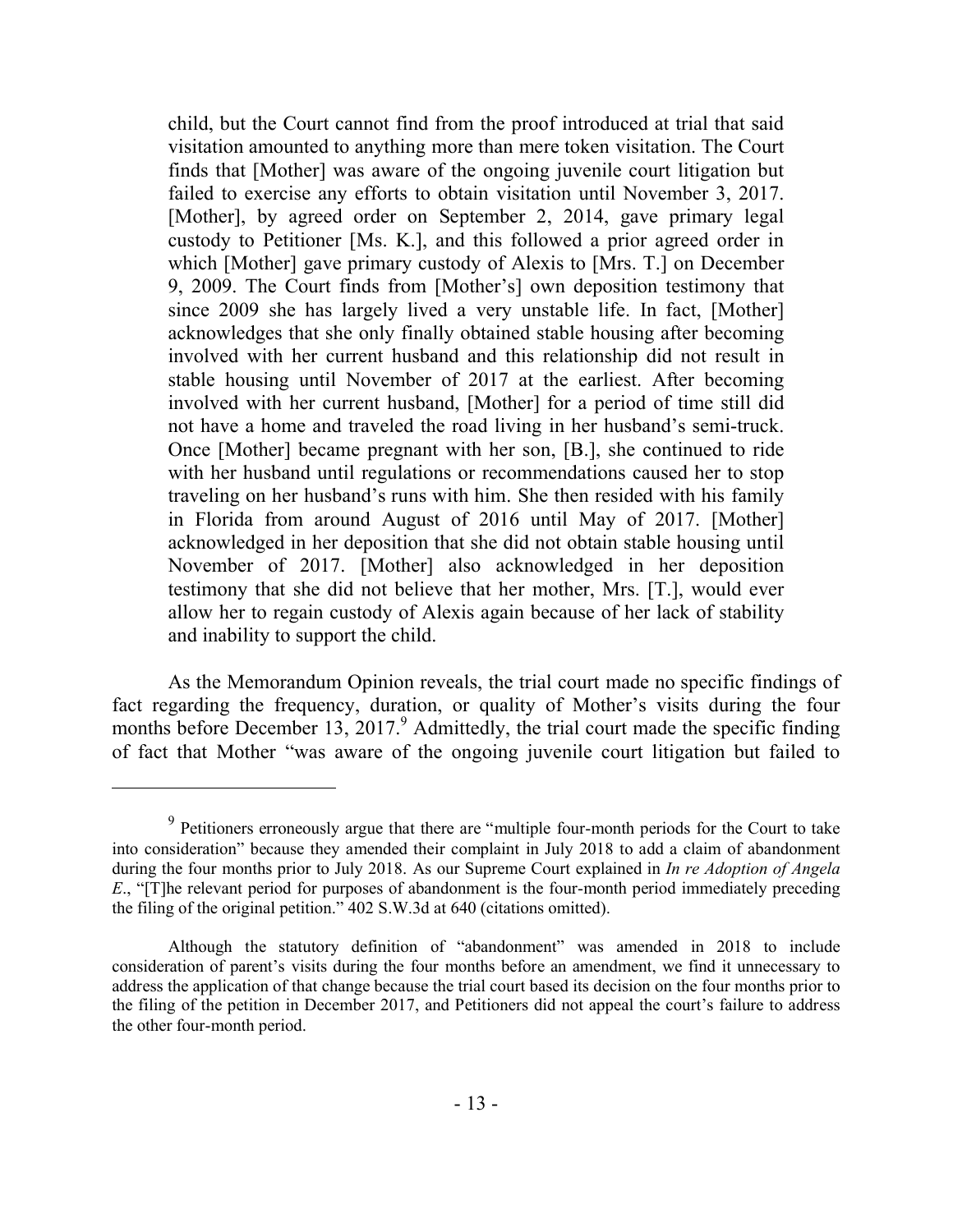exercise any efforts to obtain visitation until November 3, 2017," which was fourteen days before the filing of the petition. However, the trial court did not address whether Petitioners established by clear and convincing evidence that Mother "**had the capacity to [visit]**, made no attempt to do so, **and had no justifiable excuse for not doing so**." *In re Adoption of Angela E.*, 402 S.W.3d at 640 (emphasis added).

The trial court found that "the Petitioner has established by a preponderance of the evidence that [Mother], mother of Alexis . . . , has willfully failed to maintain visitation with the minor child for a period of at least four consecutive months immediately preceding the filing of this petition on December 13, 2017."<sup>10</sup> This is a conclusion of law and does not constitute a specific finding of fact. The trial court also found that Mother engaged "in token visitation with the minor child"; however, this too is a conclusion of law, not a finding of fact.

Furthermore, the court's remaining findings of fact pertain to matters other than visitation during the relevant four-month period; specifically, the trial court's findings pertain primarily to the "instability" of Mother's life between 2009 and 2016. For example, the trial court found that Mother "lived a very unstable life" after giving up custody of the Child because she traveled with her husband for two years; lived with her husband's family in Florida for six months; and did not obtain independent housing until November 2017.

Of additional significance, the trial court did not determine whether Petitioners had established the ground by clear and convincing evidence, which is the requisite burden when proving grounds for termination of parental rights. *See In re Adoption of Angela E*., 402 S.W.3d at 640. Instead, the trial court stated that Petitioners had established the ground "by a preponderance of the evidence," which is a significantly less stringent standard. "'Clear and convincing evidence' is 'evidence in which there is no serious or substantial doubt about the correctness of the conclusions drawn from the evidence.'" *In re Valentine*, 79 S.W.3d at 546 (quoting *Hodges v. S.C. Toof & Co*., 833 S.W.2d 896, 901 n.3 (Tenn. 1992)). Whether the reference to the preponderance of the evidence standard was inadvertent or intentional cannot be determined with this record. Nevertheless, Mother's parental rights may not be terminated based on the finding that Petitioners established this ground "by a preponderance of the evidence." Termination of parental rights must be based upon, *inter alia*, "[a] finding by the court by clear and

 $10$  As we discuss later, "the preponderance of the evidence" is not the standard by which abandonment must be proven. The applicable standard is the more strenuous "clear and convincing" standard of proof.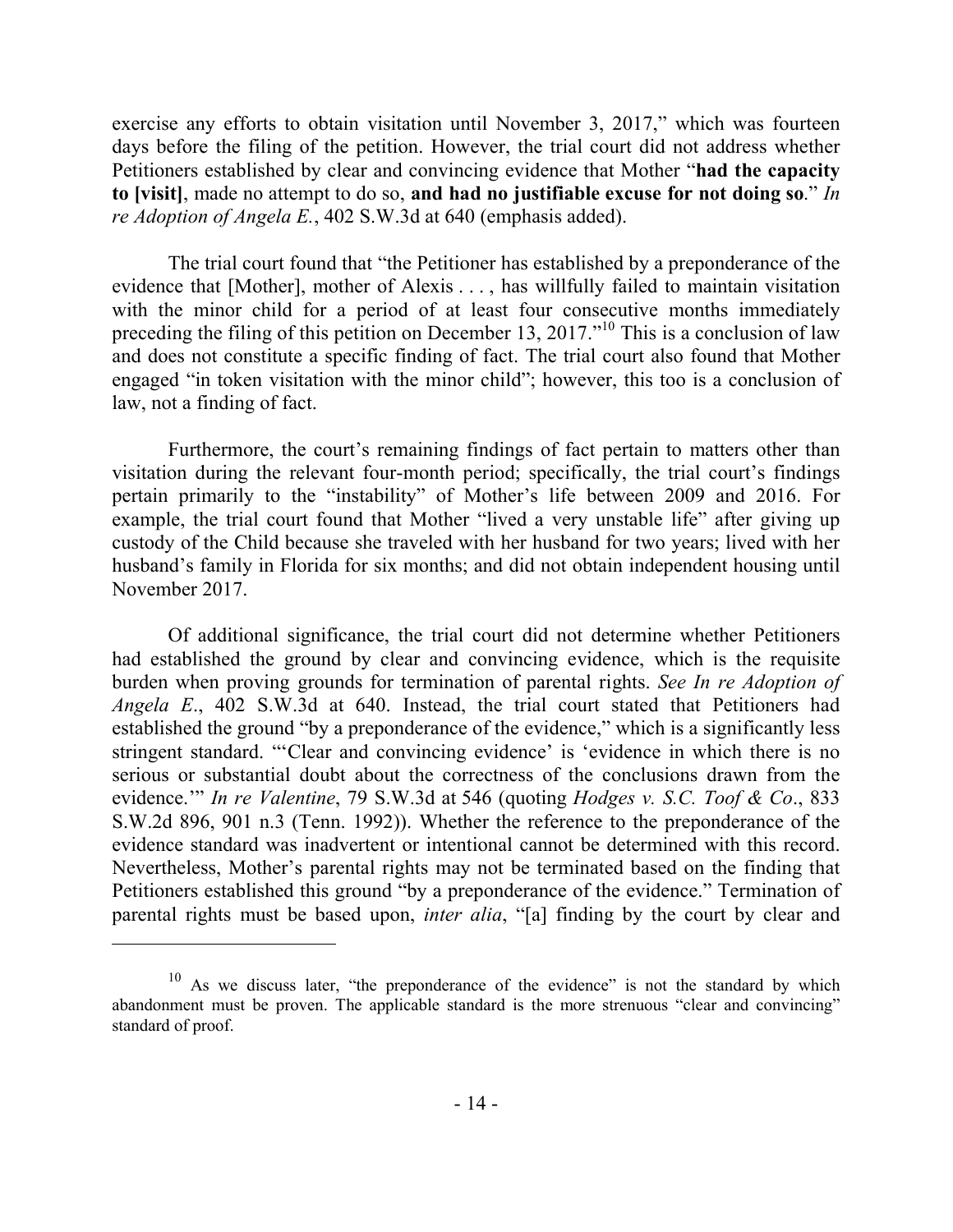convincing evidence that the grounds for termination of parental or guardianship rights have been established." Tenn. Code Ann. § 36-1-113(c)(1).

Due to the trial court's failure to make specific findings of fact regarding Mother's visits during the relevant four-month period, we are left to wonder what facts formed the basis of its conclusion that she abandoned the Child by willfully failing to visit. *See Gooding*, 477 S.W.3d at 782. Further, we may not "soldier on" to make our own findings of fact relative to this ground. *See In re Navada N.*, 498 S.W.3d at 594; *see also In re S.M.*, 149 S.W.3d at 639 (stating that the absence of specific findings "fatally undermines the validity of a termination order").

Therefore, we will determine whether another ground for termination has been proven by clear and convincing evidence. If so, we will then review the trial court's determination that termination of Mother's parental rights is in the Child's best interest. If not, we must remand this matter to the trial court with instructions to make "specific findings of fact and conclusions of law," as Tenn. Code Ann. § 36-1-113(k) requires. *See In re Navada N.*, 498 S.W.3d at 594–95; *see also In re S.M.*, 149 S.W.3d at 639.

C. Ability, Willingness, and Risk of Substantial Harm

Mother contends that the trial court erred in finding that termination of her parental rights was appropriate under Tenn. Code Ann. § 36-1-113(g)(14). Under this ground, a parent's rights may be terminated if he or she

[1] has failed to manifest, by act or omission, an ability and willingness to personally assume legal and physical custody or financial responsibility of the child, and [2] placing the child in the person's legal and physical custody would pose a risk of substantial harm to the physical or psychological welfare of the child.

Tenn. Code Ann.  $\S 36$ -1-113(g)(14). We find the dispositive issue is whether there was clear and convincing evidence that placing the Child in Mother's custody would pose a risk of substantial harm to the Child.

The trial court concluded that Mother "likely" posed a risk of substantial harm to the Child's psychological welfare. The court based its conclusion primarily on Mr. Miller's testimony about Ms. T.'s "maladaptive behavior" and Mother's admission that she lied to law enforcement:

Mr. Miller, the child's therapist, testified about the maladaptive behaviors that he was concerned that [the Child] was being exposed to during the visits with Mrs. T. in which the mother was an occasional participant. The proof at trial established clearly that [the Child] functions better when she is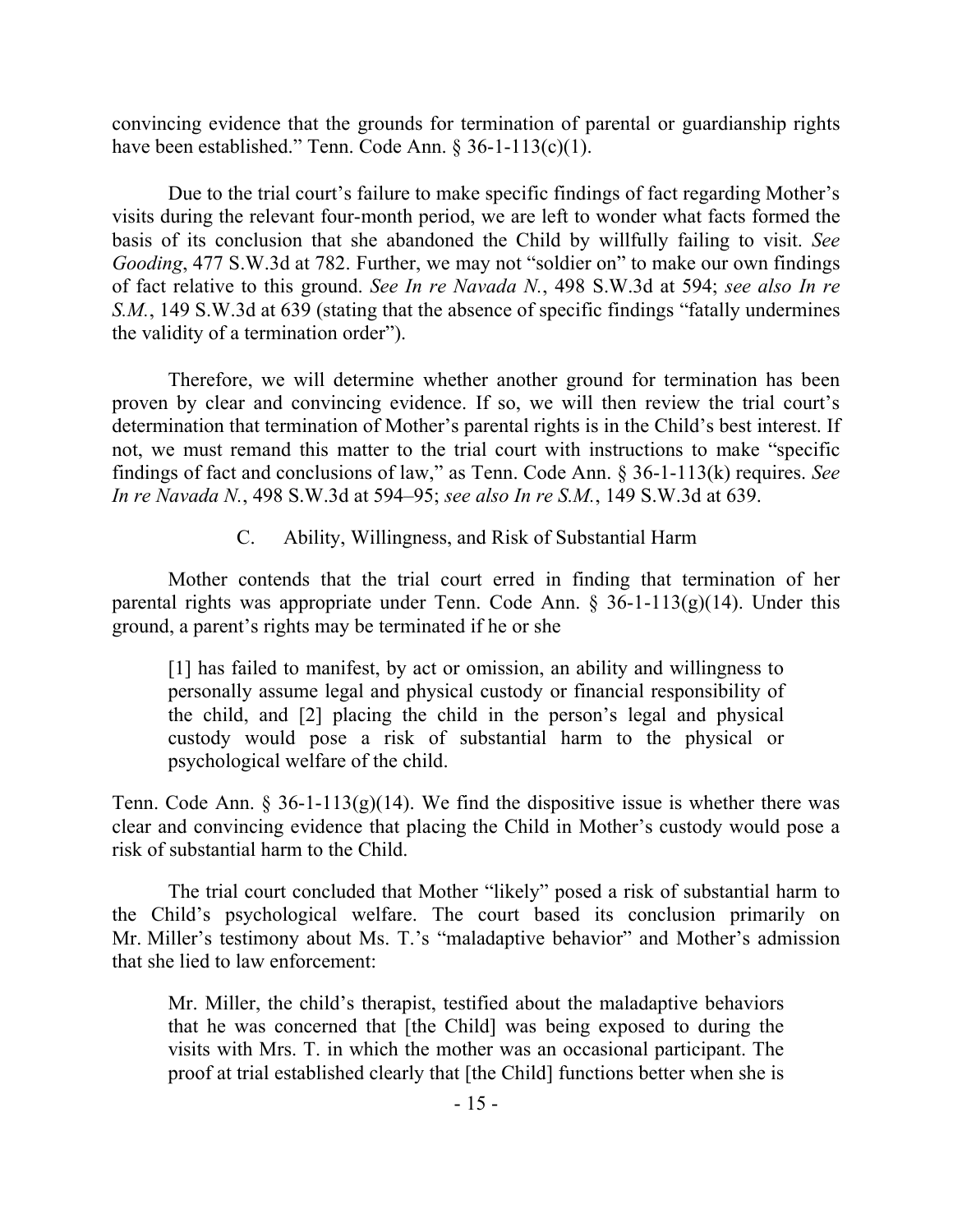not exposed to the psychological stressors that occur during her visits with Mrs. T. and [Mother].... [Mother] acknowledged she lied to law enforcement . . . during their attempt to serve an attachment to retrieve the child from Mrs. T. . . . . [Mother] was aware that Alexis was just down the road at Mrs. T.'s house but lied about it to law enforcement. Law enforcement then proceeded to Mrs. T.'s house where she and [the Child] hid in the bathroom while law enforcement repeatedly announced their presence and shined flashlights through the windows trying to locate [the Child].

After a thorough review of the record, we respectfully find that the evidence preponderates against the finding that Mother was an "occasional participant" in Ms. T.'s "maladaptive behavior" and that the Child functioned better when not exposed to Mother.

Mr. Miller testified that the Child's mental health improved while Ms. T.'s visitation was suspended. Likewise, the Child's teachers testified that the Child's school performance improved during the spring semester of 2018, when Ms. T. was subject to an order of protection. At that time, however, Mother was visiting the Child twice a week at school for lunch. Accordingly, the evidence shows it was the Child's interactions with Ms. T. that caused psychological stress.

Likewise, the record does not include evidence that Mother was an "occasional participant" in the behavior that Mr. Miller characterized as "maladaptive." Mr. Miller testified that the Child was suffering from anxiety and depression due to the animosity between Ms. K. and Ms. T. He attributed the Child's struggles primarily to Ms. T., who he said had exposed the Child to "maladaptive, dysfunctional behaviors, morals, and values." In particular, the Child reported that Ms. T. told her that Ms. K. did not love her; instructed her to "act out" and "be bad" so Ms. K. would not want her anymore and she would get thrown out of school; made threats to the safety of Mr. and Ms. K.; and told the Child to report that Ms. K. hit her. Mr. Miller also testified that the May 2018 incident was traumatic for the Child because she thought Ms. T. did something wrong. After the incident, the Child was scared that the police would take her away from Ms. K. too.

As for Mother, Mr. Miller conceded that no welfare concerns were reported to him regarding Mother's involvement with the Child. His sole concern about Mother came from Mother's lie to law enforcement during the May 2018 incident. Mr. Miller speculated that Mother *might* repeat Ms. T.'s dysfunctional behavior, reasoning that, "[i]f it is that easy for someone to lie to law enforcement, especially when they are not in any trouble themselves, then one might assume it would be a behavior often present and a behavior observed by a child or children parented by the individual."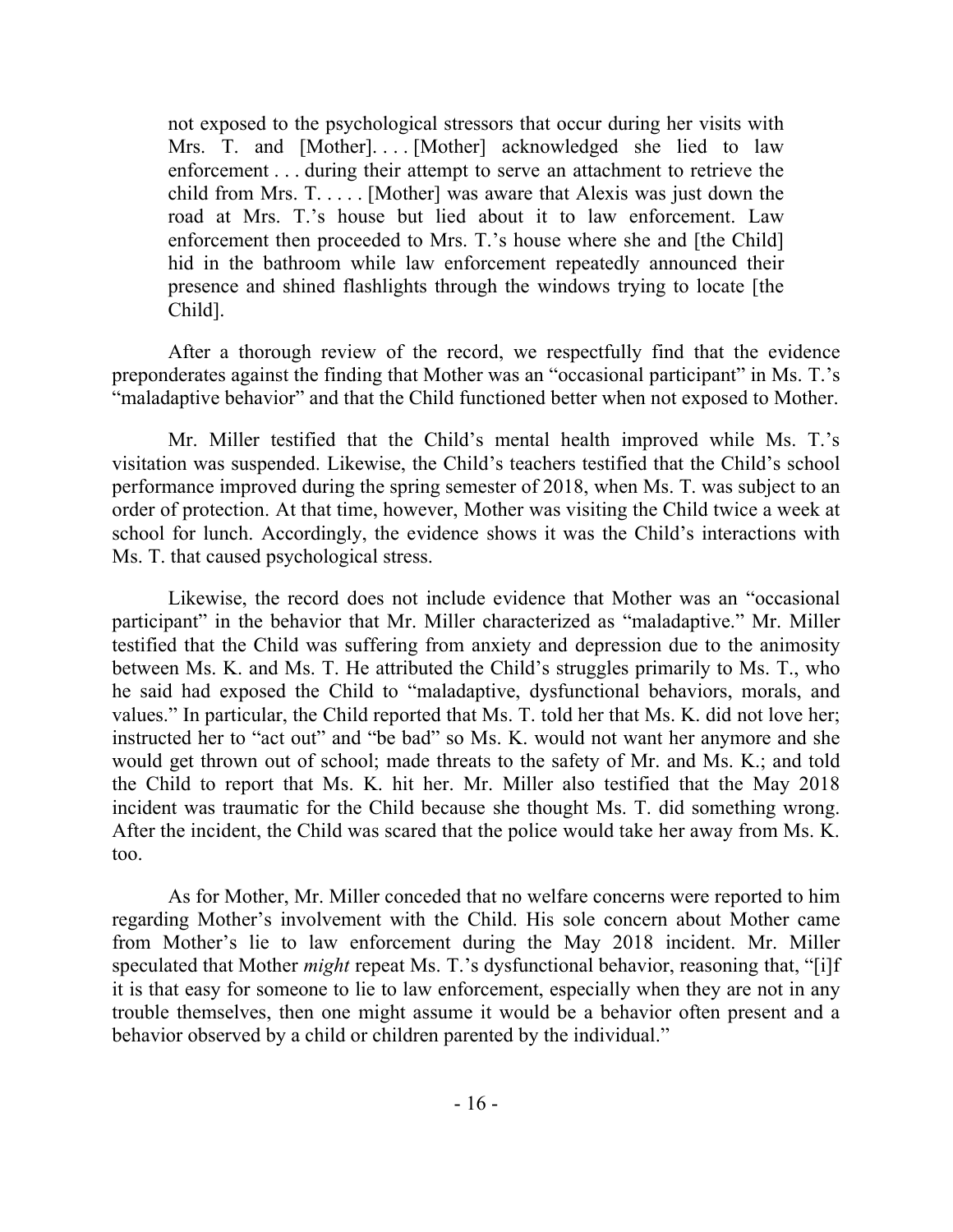While we share the trial court's disapproval of Mother's action during the May 2018 incident, we cannot conclude this action, standing alone, constitutes clear and convincing evidence that placing the Child in Mother's custody poses a risk of substantial harm to the Child's psychological welfare. Previously, we have described the circumstances that pose "a risk of substantial harm" in these terms:

[T]he use of the modifier "substantial" indicates two things. First, it connotes a real hazard or danger that is not minor, trivial, or insignificant. Second, it indicates that the harm must be more than a theoretical possibility. While the harm need not be inevitable, it must be sufficiently probable to prompt a reasonable person to believe that the harm will occur more likely than not.

*Ray v. Ray*, 83 S.W.3d 726, 732 (Tenn. Ct. App. 2001) (footnotes omitted); *see In re Serenity W.*, No. E2018-00460-COA-R3-PT, 2019 WL 511387, at \*7 (Tenn. Ct. App. Feb. 8, 2019) ("While a relapse was a theoretical possibility, DCS failed to prove that it was a reasonable probability."). Based on the evidence in the record, we find Petitioners failed to prove more than a theoretical risk of harm. Therefore, we must reverse the trial court's termination of Mother's rights on this ground as well.

#### II. THE BEST INTERESTS OF THE CHILD

Tennessee Code Annotated § 36-1-113(c) provides that "termination of parental or guardianship rights must be based upon: (1) A finding by the court by clear and convincing evidence that the grounds for termination of parental . . . rights have been established; and (2) That termination of the parent's . . . rights is in the best interests of the child." *See In re Valentine*, 79 S.W.3d at 546; *Matter of M.W.A., Jr.*, 980 S.W.2d 620, 622 (Tenn. Ct. App. 1998). Thus, the statute requires the petitioner to establish by clear and convincing proof that at least one of the enumerated statutory grounds for termination exists and that termination is in the child's best interests. *See In re Carrington H*., 483 S.W.3d at 523 ("The best-interests analysis is separate from and subsequent to the determination that there is clear and convincing evidence of grounds for termination." (quoting *In re Angela E*., 303 S.W.3d at 254)).

We have reversed the trial court's determination that Petitioners proved the grounds of abandonment by failure to support and failure to manifest an ability and willingness to assume custody. We have also determined that the trial court failed to make the requisite findings of fact as mandated by Tenn. Code Ann. § 36-1-113(k). Because no ground for terminating the parental rights of Mother has been established, we do not reach the best-interests analysis. *See In re D.L.B.*, 118 S.W.3d at 368; *see also* Tenn. Code Ann. § 36-1-113(c) (requiring first a "finding by the court by clear and convincing evidence that the grounds for termination of parental or guardianship rights have been established" and then a finding that the "termination of the parent's or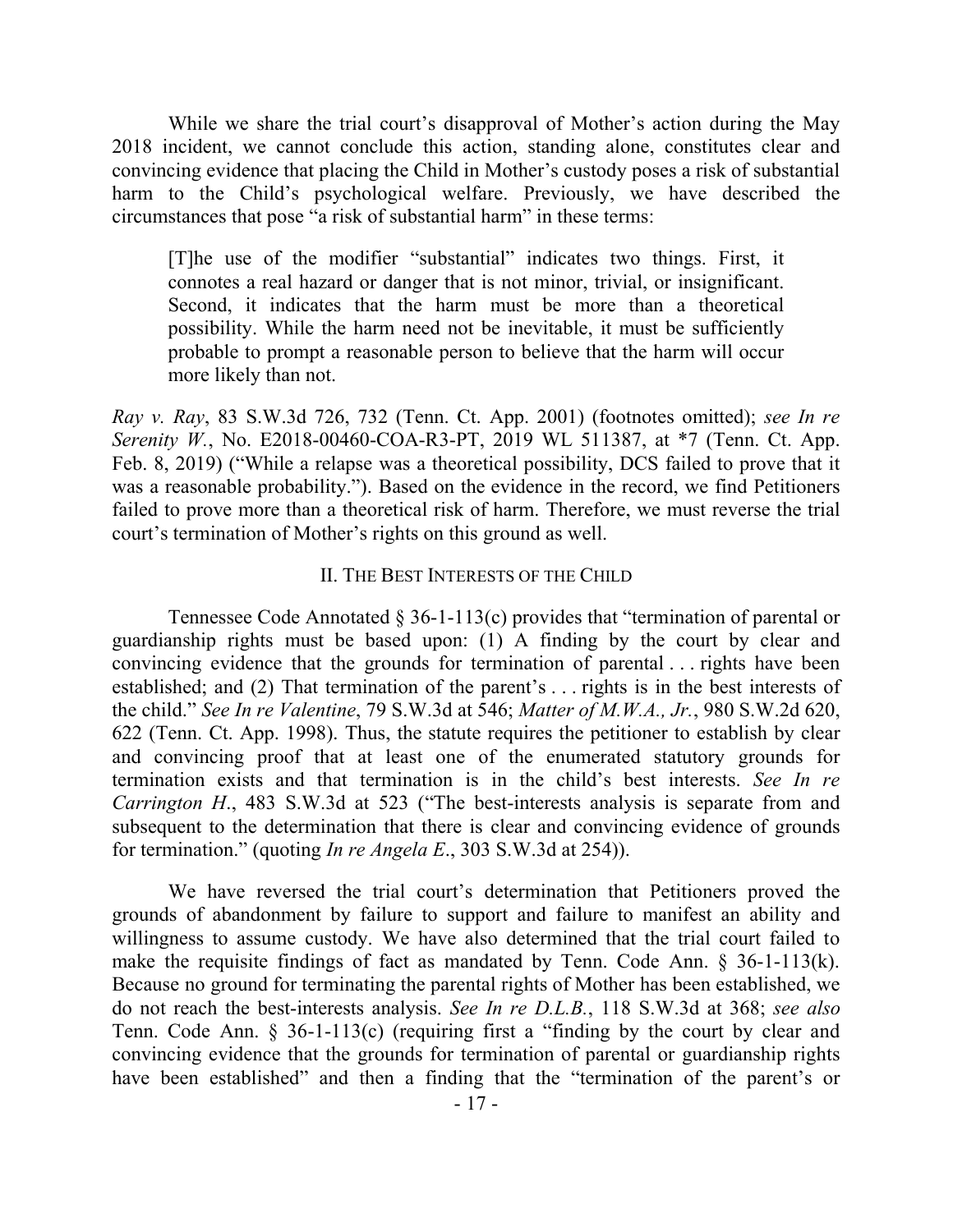guardian's rights is in the best interests of the child"). Therefore, we reverse the trial court's determination that termination of Mother's parental rights is in the Child's best interest.

Additionally, acting under the authority in *In re Audrey S.*, 182 S.W.3d at 861 and *In re Jaylah W*., 486 S.W.3d at 555, we remand Petitioners' claim that Mother abandoned the Child by willfully failing to visit during the four months before the petition was filed, with instructions for the trial court to make "specific findings of fact and conclusions of law," as required by Tenn. Code Ann.  $\S$  36-1-113(k). On remand, if the trial court determines that the ground of abandonment by willfully failing to visit the Child has been proven, then the trial court shall also determine, after making specific findings of fact and conclusions of law, whether Petitioners have proven by clear and convincing evidence that termination of Mother's parental rights is in the Child's best interest and enter judgment accordingly.

In order to expedite this case, the trial court's judgment should be entered within sixty days from the entry of this judgment. *See In re D.L.B.*, 118 S.W.3d at 368 (citing Tenn. Code Ann. § 36-1-124) (providing that contested terminations of parental rights and adoptions shall be expedited).

#### III. GUARDIANSHIP

Ms. T. contends that the trial court's placement of guardianship with Petitioners should be reversed because the trial court failed to make sufficient findings of fact and conclusions of law regarding this issue.

"Upon termination of parental or guardian rights, the court may award guardianship or partial guardianship to any prospective adoptive parent or parents with the right to adopt the child . . . ." Tenn. Code Ann. § 36-1-113(m). This award is "subject to the remaining rights, if any, of any other parent or guardian of the child." *Id*. An order of guardianship under Tenn. Code Ann. § 36-1-113 supersedes "prior orders of custody or guardianship of that court and of other courts." *Id*. § 113(n). Therefore, our reversal of the judgment terminating Mother's parental rights does not require us to vacate the award of guardianship to Petitioners. Nevertheless, because Mother's parental rights have not been terminated, only Father's, the appointment of Petitioners as guardians of the Child is "subject to the remaining rights, if any, of any other parent or guardian of the child." Tenn. Code Ann. § 36-1-113(m).

Tennessee Code Annotated § 36-1-113 does not outline a specific procedure for awarding guardianship when there are two prospective, adoptive parents. But Tenn. Code Ann. § 36-1-101(a)(3) provides that one purpose of the adoption statute is to ensure "that the best interests of children in the adoptive process are protected." Accordingly, our Supreme Court has held that a comparative fitness analysis under § 36-6-106 was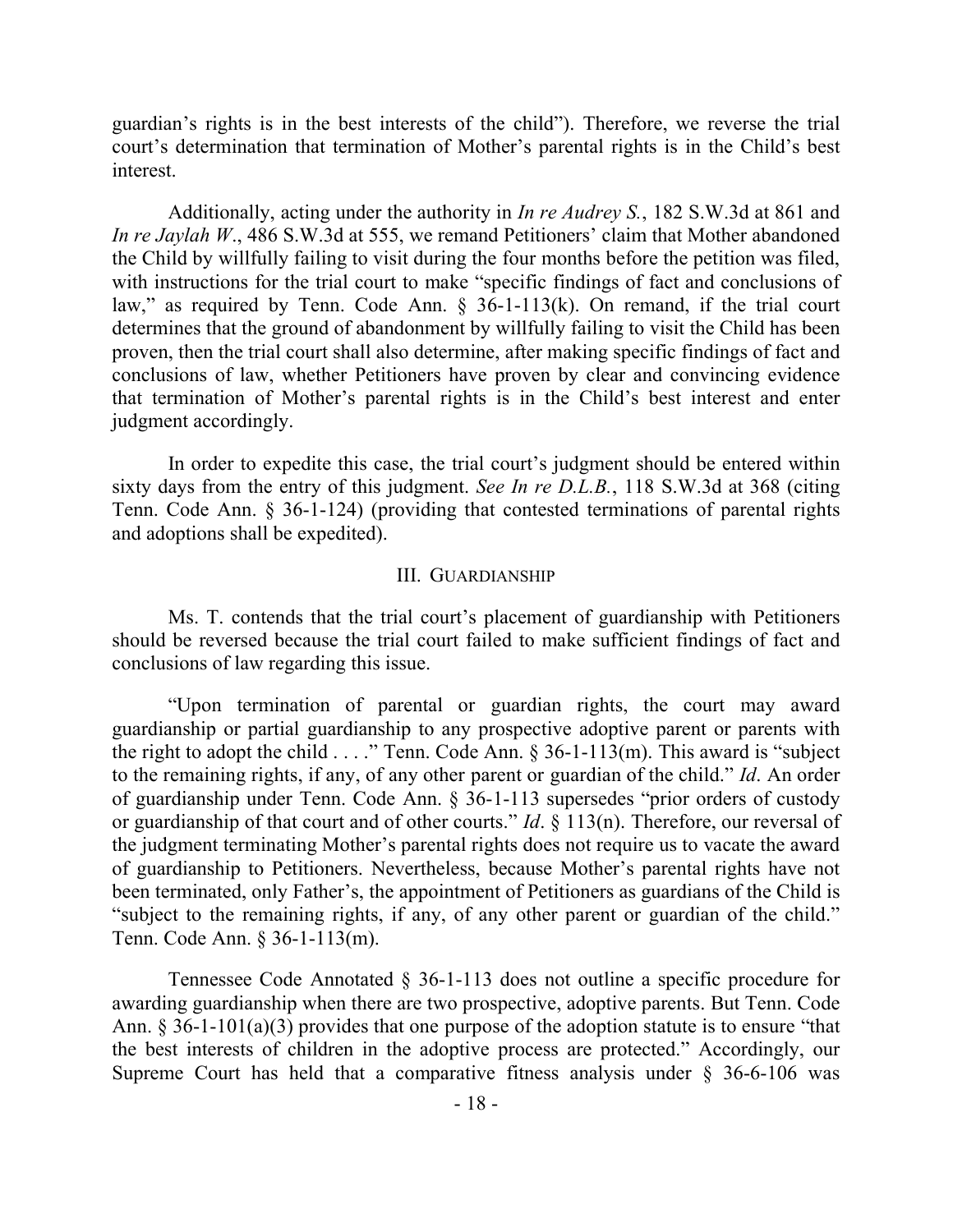appropriate when considering competing petitions for adoption by two sets of grandparents. *See In re Sidney J.*, 313 S.W.3d 772, 776 (Tenn. 2010). Likewise, we find the analysis in § 36-6-106 is appropriate for awarding guardianship under § 36-1-113(m). *Cf.* Tenn. Code Ann. § 34-2-103 (providing that juvenile court decisions in actions for guardianship are "[s]ubject to the court's determination of what is in the best interests of the minor"); *In re R.D.M.*, 306 S.W.3d 731, 735 (Tenn. Ct. App. 2009) (applying bestinterest analysis in § 36-6-106 to action for guardianship).

Tennessee Code Annotated § 36-6-106(a) provides fifteen factors for the court to consider when determining the child's best interest. When a trial court fails to make sufficient findings in its application of these factors, a remand is required. *See Stricklin v. Stricklin*, 490 S.W.3d 8, 18 (Tenn. Ct. App. 2015) (remanded a trial court's ruling on a custody agreement when "[t]he record [was] simply devoid of sufficient findings" as to whether a custody agreement was in the child's best interests). Here, however, the court made sufficient findings when it denied Ms. T.'s request for grandparent visitation.<sup>11</sup>

As is relevant, the best-interest analysis in Tenn. Code Ann. § 36-6-106(a) requires the court to consider several factors:

(2) Each parent's or caregiver's past and potential for future performance of parenting responsibilities, including **the willingness and ability of each of the parents and caregivers to facilitate and encourage a close and continuing parent-child relationship between the child and both of the child's parents**, consistent with the best interest of the child. In determining the willingness of each of the parents and caregivers to facilitate and encourage a close and continuing parent-child relationship between the child and both of the child's parents, **the court shall consider the likelihood of each parent and caregiver to honor and facilitate court ordered parenting arrangements and rights, and the court shall further consider any history of either parent or any caregiver denying parenting time to either parent in violation of a court order**;

. . .

 $11$  We recognize that a decision under the grandparent visitation statute is subject to its own set of factors. *Compare* Tenn. Code Ann. § 36-6-106(a) (providing factors for best-interests analysis) *with* Tenn. Code Ann. § 36-6-307 (providing factors for best-interests analysis in grandparent visitation matters). In the present case, the court's findings are applicable under both statutes.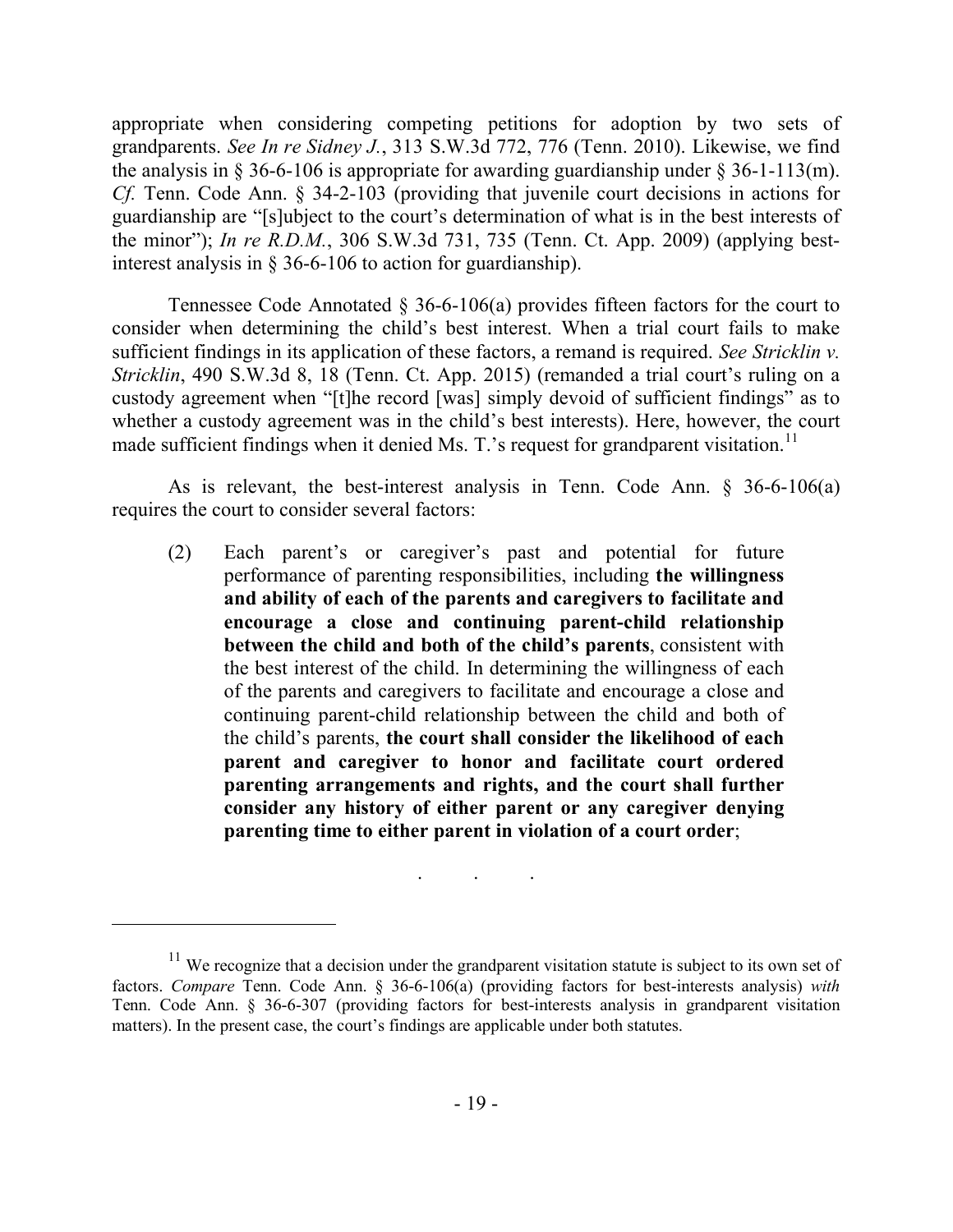- (6) The love, affection, and emotional ties existing between each parent and the child;
- (7) **The emotional needs and developmental level** of the child;
- (8) The **moral, physical, mental and emotional fitness** of each parent as it relates to their ability to parent the child.  $\ldots$ ;
- (10) The importance of continuity in the child's life and the length of time the child has lived in a stable, satisfactory environment; [and]

. . .

. . .

(15) Any other factors deemed relevant by the court.

The trial court recognized that Ms. T. and the Child loved each other, but the court found that the Child was "more stable and perform[ed] better at school and home during times that the [C]hild is not exposed to [Ms.] T." The court also agreed with Mr. Miller's recommendation that the Child not visit Ms. T. due to her "maladaptive behaviors" and "the psychological harm that has occurred to [the Child] during times of visitation." The evidence does not preponderate against these findings.

Based on the foregoing, we find the court made sufficient findings of fact to support its conclusion that guardianship should be placed with Petitioners. Of course, as noted above, the appointment of Petitioners as guardians of the Child is "subject to the remaining rights, if any, of any other parent or guardian of the child." Tenn. Code Ann.  $$36-1-113(m).$ 

#### III. GRANDPARENT VISITATION

Ms. T. also contends that the denial of her petition for grandparent visitation should be reversed because the trial court applied the wrong standard in making its decision.

"Review of a trial court's decision regarding visitation is governed by an abuse of discretion standard." *Lovlace*, 418 S.W.3d at 16. The abuse of discretion standard does not permit reviewing courts to substitute their discretion for that of the trial court. *Lee Med., Inc. v. Beecher*, 312 S.W.3d 515, 524 (Tenn. 2010). Nevertheless, the abuse of discretion standard of review does not "immunize a lower court's decision from any meaningful appellate scrutiny." *Id*. "Discretionary decisions must take the applicable law and the relevant facts into account. An abuse of discretion occurs when a court strays beyond the applicable legal standards or when it fails to properly consider the factors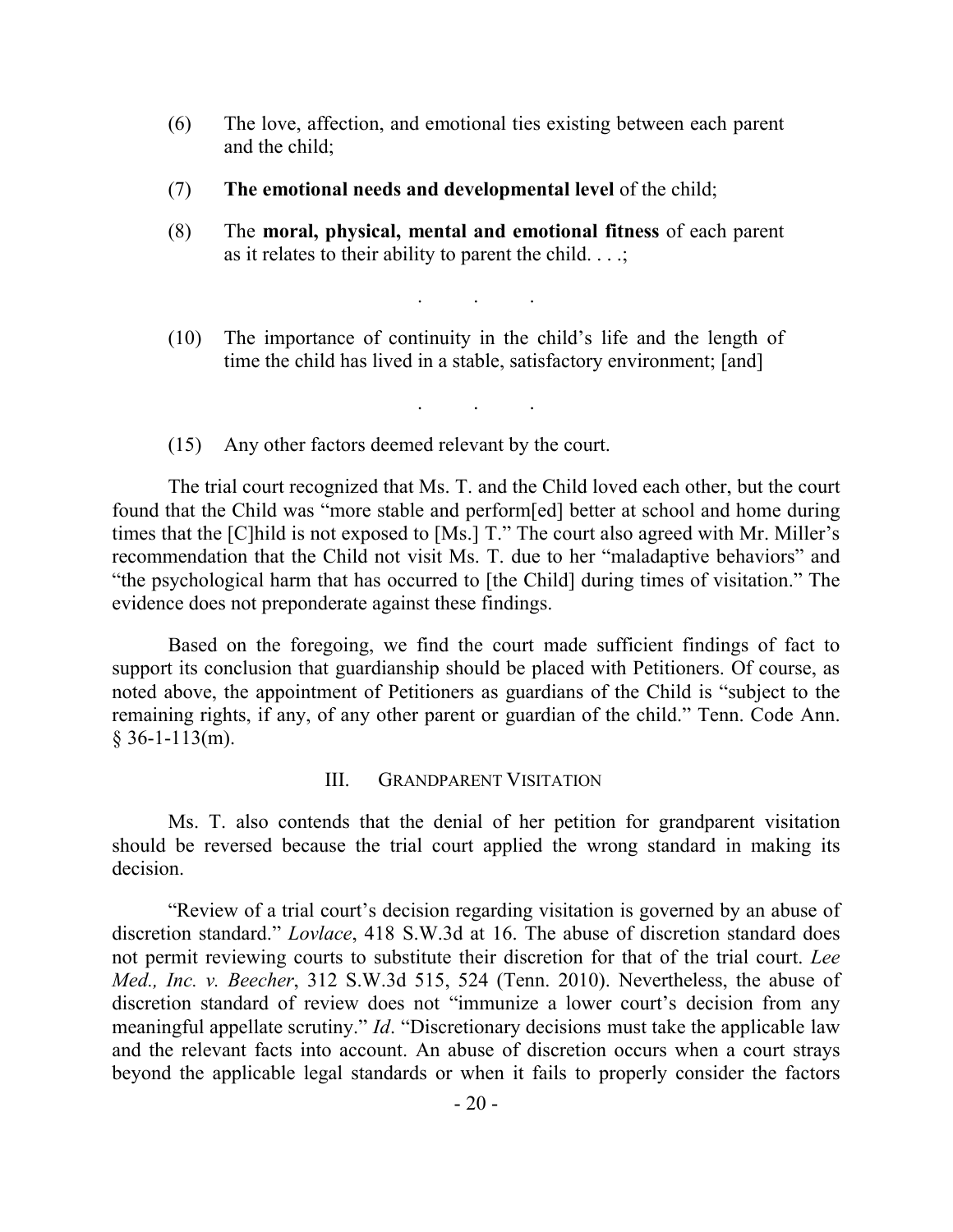customarily used to guide the particular discretionary decision." *Id*. In reviewing a trial court's discretionary decision, we are to determine

(1) whether the factual basis for the decision is properly supported by evidence in the record, (2) whether the [trial] court properly identified and applied the most appropriate legal principles applicable to the decision, and (3) whether the [trial] court's decision was within the range of acceptable alternative dispositions.

*Id*. at 524. In this process, we review the underlying factual findings using the preponderance of the evidence standard in Tenn. R. App. P. 13(d) and the trial court's legal determinations de novo with no presumption of correctness. *Id*. at 525.

Because the trial court's award of guardianship superseded the prior order of custody from the juvenile court, *see* Tenn. Code Ann. § 36-1-113(n), the award terminated Ms. T.'s right to visitation with the Child. Foreseeing this possibility, Ms. T.'s petition included an alternative cause of action for grandparent visitation under Tenn. Code Ann.  $§$  36-6-306(a), which provides,

Any of the following circumstances, when presented in a petition for grandparent visitation . . . , necessitates a hearing if such grandparent visitation is opposed by the custodial parent or parents or custodian or if the grandparent visitation has been severely reduced by the custodial parent or parents or custodian:

. . .

- (5) The child resided in the home of the grandparent for a period of twelve (12) months or more and was subsequently removed from the home by the parent, parents, or custodian (this grandparentgrandchild relationship establishes a rebuttable presumption that denial of visitation may result in irreparable harm to the child); or
- (6) The child and the grandparent maintained a significant existing relationship for a period of twelve (12) months or more immediately preceding severance or severe reduction of the relationship, this relationship was severed or severely reduced by the parent, parents, or custodian for reasons other than abuse or presence of a danger of substantial harm to the child, and severance or severe reduction of this relationship is likely to occasion substantial emotional harm to the child.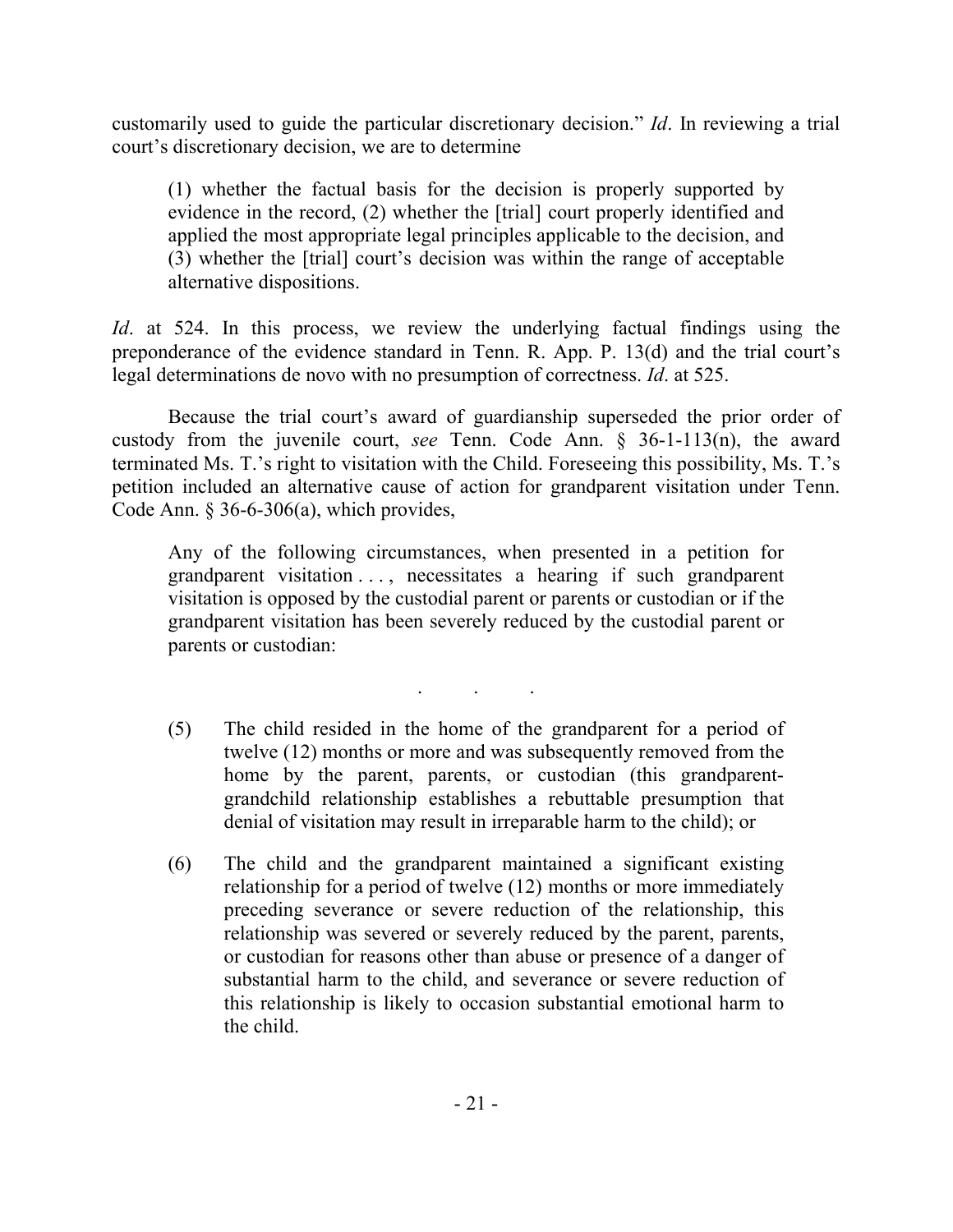In her petition, Ms. T. contended that she was entitled to visitation because she had a "significant relationship that existed for twelve (12) months or more immediately preceding the severance of the relationship between the Petitioner and child." The trial court agreed that Ms. T. had a significant existing relationship, given the number of years that Ms. T. was the Child's primary custodian. Nonetheless, the court did not find grandparent visitation was appropriate based on its finding that the Child would suffer less psychological harm from denying visitation than continuing it.

On appeal, Ms. T. first contends the trial court erred by applying subsection (a)(6) instead of subsection (a)(5). Under Tenn. Code Ann. § 36-6-306(a)(5), a grandparent is entitled to a presumption of irreparable harm when "[t]he child resided in the home of the grandparent for a period of twelve (12) months or more." Her petition, however, did not plead this ground. Consequently, it is waived on appeal. *See Fayne v. Vincent*, 301 S.W.3d 162, 170 (Tenn. 2009).

Ms. T. also contends that the trial court erred by failing to determine whether there was a danger of substantial harm based on the cessation or severe reduction of her relationship with the Child. Under Tenn. Code Ann. § 36-6-306(b)(1), a trial court must find "a danger of substantial harm to the child." This finding may be based upon one of three circumstances:

- (A) The child had such a significant existing relationship with the grandparent that loss or severe reduction of the relationship is likely to occasion severe emotional harm to the child;
- (B) The grandparent functioned as a primary caregiver such that cessation or severe reduction of the relationship could interrupt provision of the daily needs of the child and thus occasion physical or emotional harm; or
- (C) The child had a significant existing relationship with the grandparent and loss or severe reduction of the relationship presents the danger of other direct and substantial harm to the child.

## *Id*.

The trial court agreed with Mr. Miller's testimony that the Child "would suffer *less* psychological harm" if she had no visitation than if she continued having visitation. (Emphasis added). Thus, contrary to Ms. T.'s contention, the trial court implicitly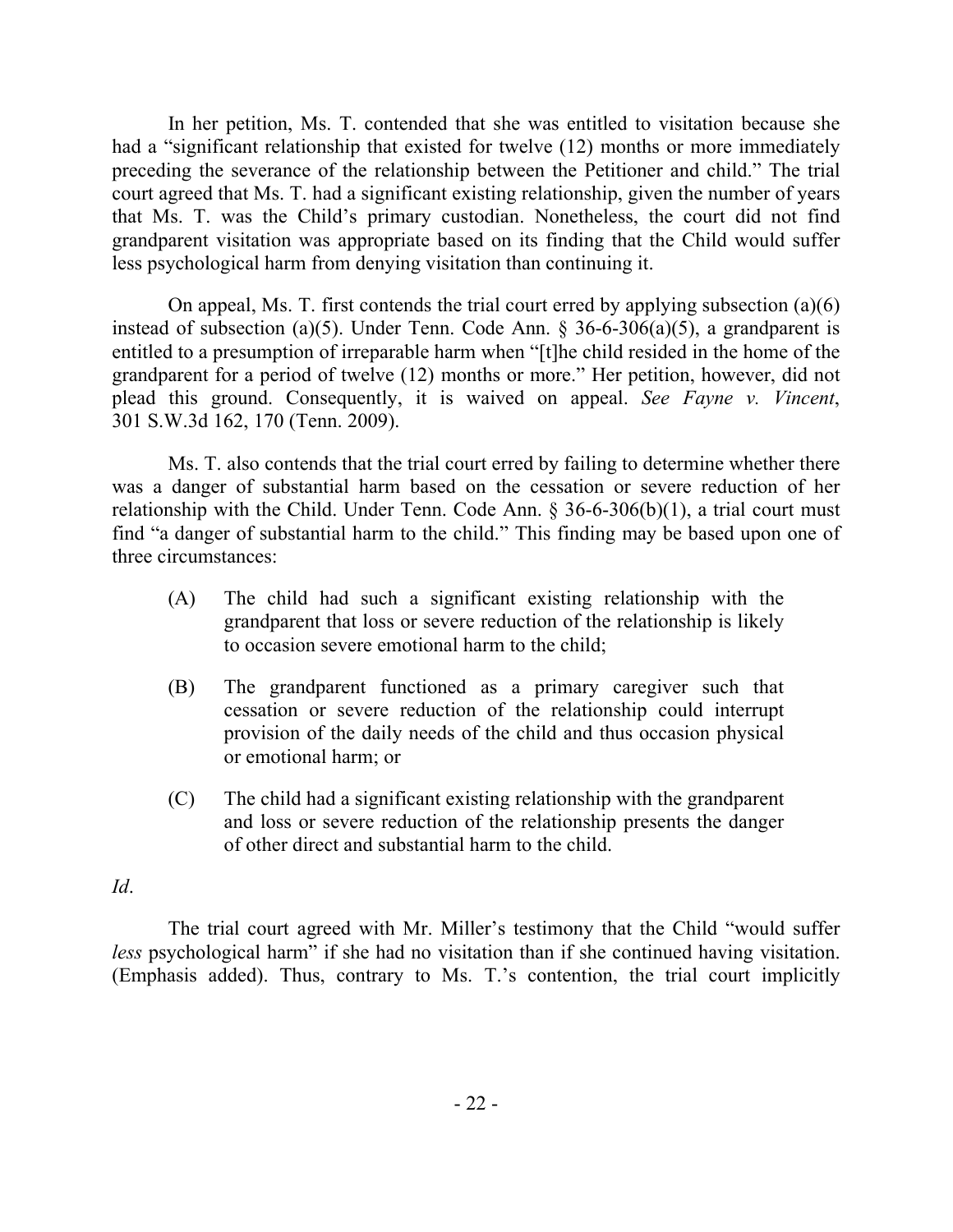recognized that a denial of visitation *would* present a danger of substantial harm to the Child. $^{12}$ 

Once a danger of substantial harm is established, the court must "determine whether grandparent visitation would be in the best interests of the child based upon the factors in  $\S$  36-6-307." Tenn. Code Ann.  $\S$  36-6-306(c). As Ms. T. points out, the bestinterest analysis under § 307 is "a balancing analysis":

In determining the best interests of the child under  $\S$  36-6-306, the court shall consider all pertinent matters, including, but not necessarily limited to, the following:

- (1) The length and quality of the prior relationship between the child and the grandparent and the role performed by the grandparent;
- (2) The existing emotional ties of the child to the grandparent;

. . .

- (4) The effect of hostility between the grandparent and the parent of the child manifested before the child, and the willingness of the grandparent, except in case of abuse, to encourage a close relationship between the child and the parent or parents, or guardian or guardians of the child;
- (9) Whether the grandparent is seeing to maintain a significant existing relationship with the child; [and]

. . .

(10) Whether awarding grandparent visitation would interfere with the parent-child relationship . . . .

Tenn. Code Ann. § 36-6-307.

<sup>&</sup>lt;sup>12</sup> "[W]hen construing orders and judgments, effect must be given to that which is clearly implied, as well as to that which is expressly stated." *Morgan Keegan & Co. v. Smythe*, 401 S.W.3d 595, 608 (Tenn. 2013) (citations omitted).